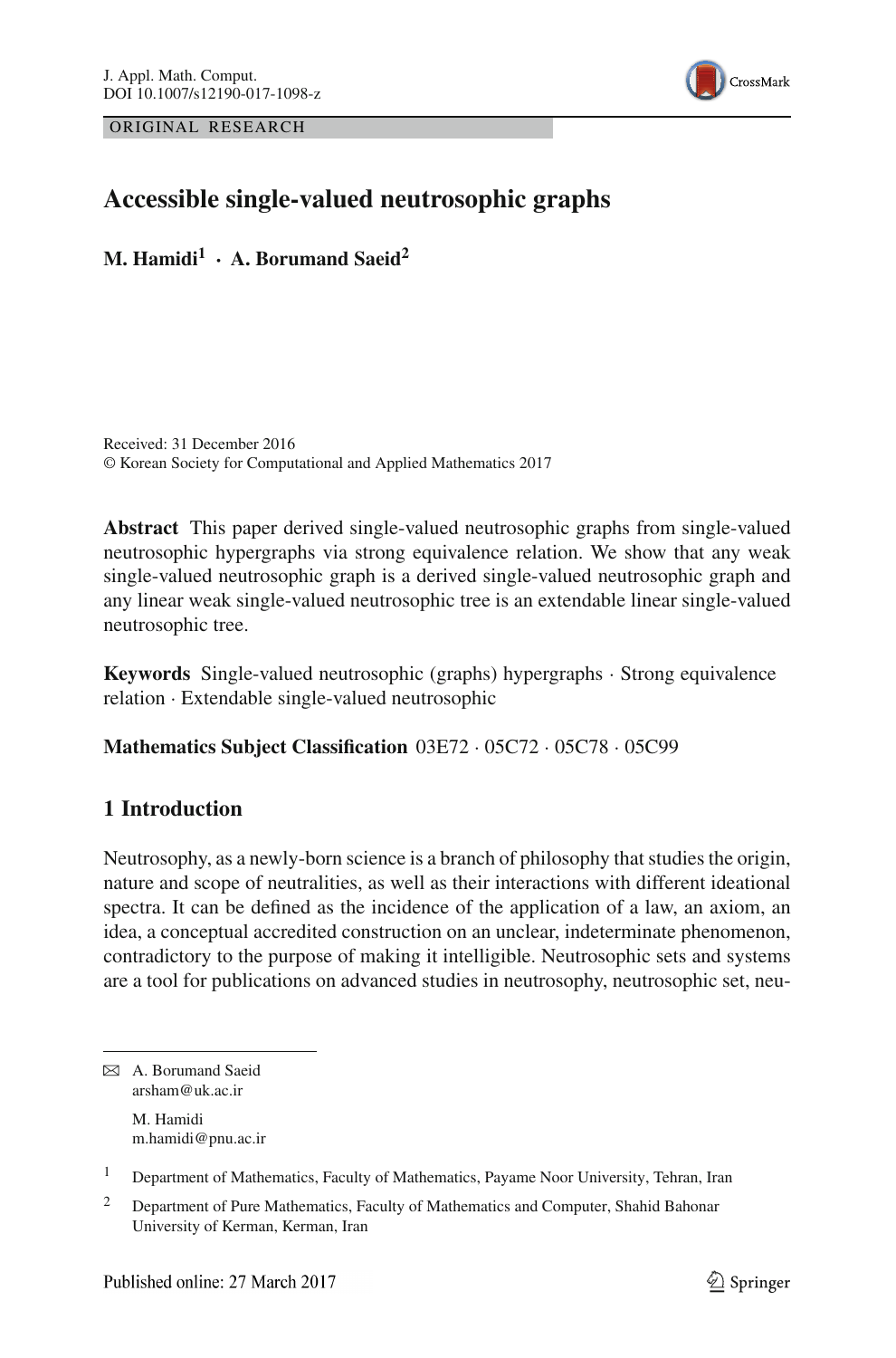trosophic logic, neutrosophic probability, neutrosophic statistics that started in 1995 and their applications in any field, such as the neutrosophic structures developed in algebra, geometry, topology, etc.

Neutrosophic set and neutrosophic logic are generalizations of the fuzzy set and respectively fuzzy logic (especially of intuitionistic fuzzy set and respectively intuitionistic fuzzy logic). In neutrosophic logic a proposition has a degree of truth (*T* ), a degree of indeterminacy  $(I)$  and a degree of falsity  $(F)$ , where  $T$ ,  $I$ ,  $F$  are standard or non-standard subsets of  $]$ <sup>-0</sup>,  $1$ <sup>+</sup>[.

Most of the problems in engineering, medical science, economics, environments etc. have various uncertainties. In 1995, Smarandache talked for the first time about neutrosophy and in 1999 and 2005 [\[11](#page-25-0)[,14](#page-25-1)] he initiated the theory of neutrosophic set as a new mathematical tool for handling problems involving imprecise, indeterminacy, and inconsistent data. Alkhazaleh et al. generalized the concept of fuzzy soft set to neutrosophic soft set and they gave some applications of this concept in decision making and medical diagnosis [\[4](#page-25-2)].

A graph is a convenient way of representing information involving relationship between objects. The objects are represented by vertices and the relations by edges. When there is vagueness in the description of the objects or in their relationships or in both, normally that we need to design a fuzzy graph model. The extension of fuzzy graph theory [\[12](#page-25-3)[,16](#page-25-4)] have been developed by several researchers including intuitionistic fuzzy graphs [\[1,](#page-25-5)[13\]](#page-25-6) considered the vertex sets and edge sets as intuitionistic fuzzy sets.

Smarandache [\[15\]](#page-25-7) have defined four main categories of neutrosophic graphs, two of which are based on literal indeterminacy (*I*), which are called; *I*-edge neutrosophic graph and *I*-vertex neutrosophic graph, these concepts are studied deeply and have gained popularity among the researchers due to their applications via real world problems [\[7](#page-25-8),[17\]](#page-25-9). The other two graphs are based on (*t*,*i*, *f* ) components and are called; The  $(t, i, f)$ -Edge neutrosophic graph and the  $(t, i, f)$ -vertex neutrosophic graph, these concepts are not developed at all. Later on, Broumi et al. [\[5](#page-25-10)] introduced a third neutrosophic graph model. This model allowed the attachment of truth-membership (*t*), indeterminacy-membership (*i*) and falsity-membership degrees ( *f* ) both to vertices and edges, and investigated some of their properties.

Fuzzy hypergraph was introduced by the Kaufmann [\[10](#page-25-11)]. Lee-kwang et al. generalized the concept of fuzzy hypergraph and redefined it to be useful for fuzzy partition of a system. Akram and Dudek [\[2](#page-25-12)] investigated some properties of intuitionistic fuzzy hypergraph and gave applications of intuitionistic fuzzy hypergraph.

Akram et al. [\[3\]](#page-25-13) are defined the concepts of single-valued neutrosophic hypergraph, line graph of single-valued neutrosophic hypergraph, dual single-valued neutrosophic hypergraph and transversal single-valued neutrosophic hypergraph.

Regarding these points, the aim of this paper is to generalize the notion of singlevalued neutrosophic graphs by considering the notion of strong equivalence relation and to define the concept of extendable single-valued neutrosophic graphs. It is a normal question about the relationships between extendable single-valued neutrosophic graphs and extendable single-valued neutrosophic hypergraphs. From here comes the main motivation for this and in this regard, we have considered the quotient of single-valued neutrosophic hypergraphs via equivalence relations. Also, we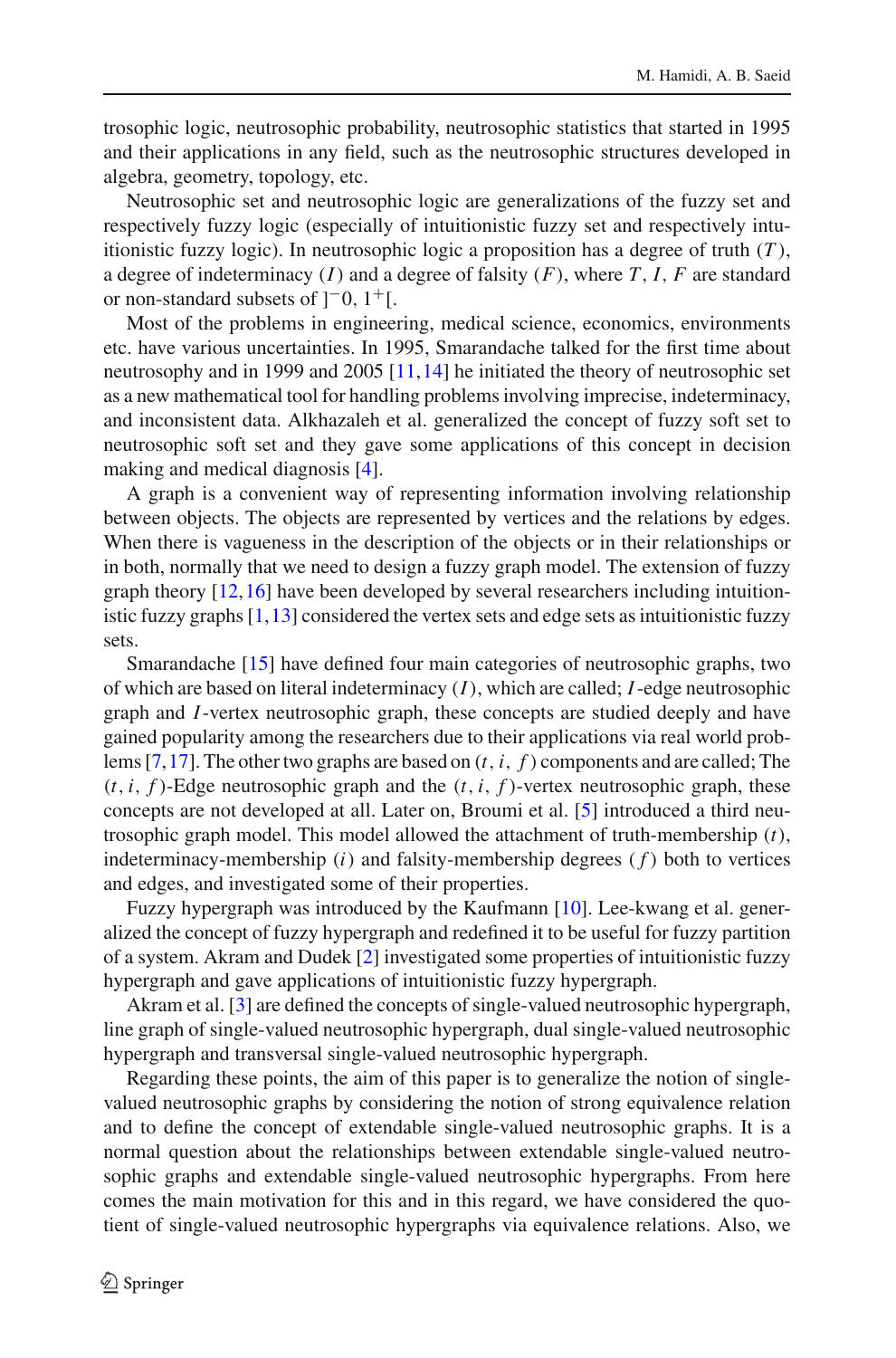want to establish the relationship between  $(\alpha, \beta, \gamma)$ -level single-valued neutrosophic graphs and  $(\alpha, \beta, \gamma)$ -level single-valued neutrosophic hypergraphs. Moreover, by using strong equivalence relation, we have defined a well-defined operation on singlevalued neutrosophic hypergraphs that the quotient of any single-valued neutrosophic hypergraphs via this relation is a single-valued neutrosophic graph.

We use single-valued neutrosophic hypergraphs to represent of the complex systems as networks, social, biological, ecological and technological systems where the use of complex networks gives very limited to information about the structure of the system. By introducing the concept of the complex hyper-network, the use of complex hypernetworks appears to be a necessary for exploring these systems and representation their relationships. We have introduced several valuable measures as truth-membership, indeterminacy and falsity-membership values for studying complex hyper-networks, such as node and hypergraph centralities as well as clustering coefficients for both the hyper-networks and the networks.

#### **2 Preliminaries**

In this section, we recall some definitions and results that are indispensable to our research paper.

**Definition 2.1** [\[6](#page-25-14)] Let  $G = \{x_1, x_2, \ldots, x_n\}$  be a finite set. A hypergraph on *G* is a family  $H = (G, {E_i}_{i=1}^m)$  of subsets of *G* such that

- (i) for all  $1 \le i \le m$ ,  $E_i \neq \emptyset$ ;
- (ii)  $\vert \ \vert$ *m i*=1  $E_i = G$ .

A *simple hypergraph* (*Sperner family*) is a hypergraph  $H = (G, \{E_i\}_{i=1}^m)$  such that

(iii)  $E_i \subset E_j \Longrightarrow i = j$ .

The elements  $x_1, x_2, \ldots, x_n$  of *G* are called *vertices*, and the sets  $E_1, E_2, \ldots, E_m$ are the *edges* (hyperedges) of the hypergraph. For any  $1 \le k \le m$  if  $|E_k| \ge 2$ , then  $E_k$  is represented by a solid line surrounding its vertices, if  $|E_k| = 1$  by a cycle on the element (loop). If for all  $1 \le k \le m |E_k| = 2$ , the hypergraph becomes an ordinary (undirected) graph.

**Definition 2.2** [\[8](#page-25-15)] Let  $(G, {E_x}_{x \in G})$  be a hypergraph, where for any  $x \in G$ ,  $E_x$  is one of hyperedges such that  $x \in E_x$ . Then a binary relation  $\rho$  on *G* is defined as follows: for every integer  $n \geq 1$ ,  $\rho_n$  is defined as follows:

$$
x\rho_n y \iff |E_x^m| = |E_y^m|
$$
, where  $|E_x^m| = \min\{|E_t|; x \in E_t\}$  or  $|E_x^m| \le |E_x|$ 

and  $n = \min\{deg(x), deg(y)\}.$ 

Obviously the relation  $\rho = \bigcup_{n \geq 1} \rho_n$  is an equivalence relation on *G*. We denote the set of all equivalence classes of  $\overline{\rho}$  by  $G/\rho$ . Hence  $G/\rho = {\rho(x) | x \in G}$ .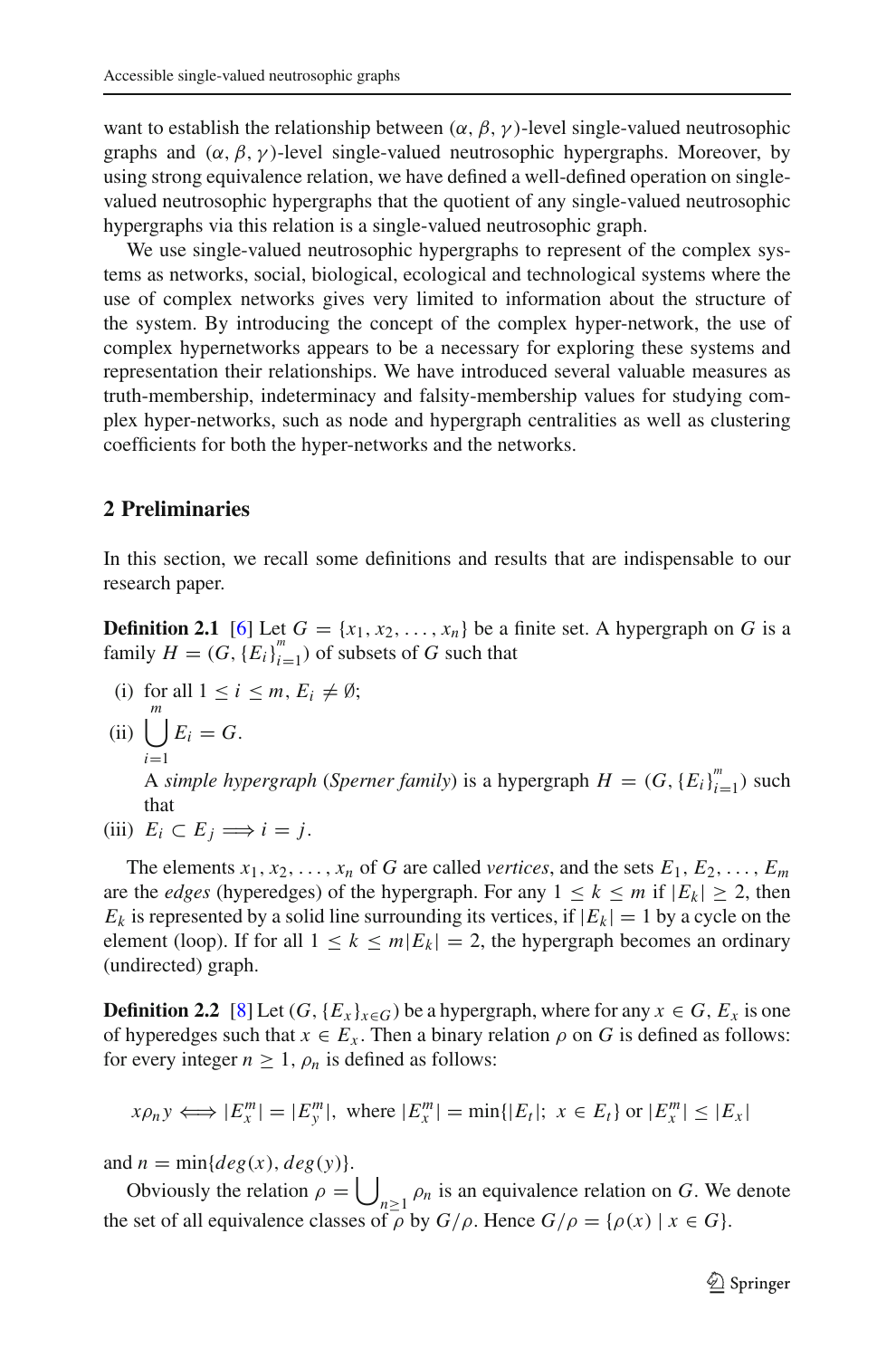**Theorem 2.3** *[\[8](#page-25-15)] Let* (*G*,  ${E_x}_{x \in G}$ *) be a hypergraph. Then there exists an operation* ∗ *on G*/ρ *such that* (*G*/ρ , ∗) *is a graph.*

**Definition 2.4** [\[8](#page-25-15)] Let  $H = (G, \{E_x\}_{x \in G})$  be a hypergraph. Then *H* is called a complete hypergraph, if for any  $x, y \in G$  there exits a hyperedge *E* such that  $\{x, y\} \subseteq E$ and a complete hypergraph with *n* elements is shown by  $K_n^*$ . Let  $H = (G, \{E_i\}_{i=1}^{n+1})$ be a complete hypergraph.

- (i) *H* is called a joint complete hypergraph, if for any  $1 \le i \le n$ ,  $|E_i| = i$ ,  $E_i \subseteq E_{i+1}$ and  $|E_{n+1}| = n$ ;
- (ii) *H* is called a discrete complete hypergraph, if for any  $1 \leq i \neq j \leq n$ ,  $|E_i|$  $|E_i|, E_i ∩ E_j = ∅$  and  $|E_{n+1}| = n;$

**Definition 2.5** [\[18](#page-25-16)] Let *X* be a set. A single-valued neutrosophic set *A* in *X* (SVN-SA) is a function *A* : *X*  $\longrightarrow$  [0, 1]  $\times$  [0, 1]  $\times$  [0, 1] with the form  $A = \{(x, T_A(x), I_A(x), F_A(x)) \mid x \in X\}$  where the functions  $T_A$ ,  $I_A$ ,  $F_A$  define respectively the truth-membership function, an indeterminacy-membership function, and a falsity-membership function of the element  $x \in X$  to the set A such that  $0 \leq T_A(x) + I_A(x) + F_A(x) \leq 3$ . Moreover,  $Supp(A) = \{x \mid T_A(x) \neq 0, I_A(x) \neq 0\}$  $0, F_A(x) \neq 0$  is a crisp set.

**Definition 2.6** [\[5](#page-25-10)] A single-valued neutrosophic graph (SVN-G) is defined to be a form  $G = (V, E, A, B)$  where

- (i)  $V = \{v_1, v_2, \ldots, v_n\}, T_A, I_A, F_A : V \longrightarrow [0, 1]$  denote the degree of membership, degree of indeterminacy and non-membership of the element  $v_i \in V$ ; respectively, and for every  $1 \le i \le n$ , we have  $0 \le T_A(v_i) + I_A(v_i) + F_A(v_i) \le 3$ .
- (ii)  $E \subseteq V \times V$ ,  $T_B$ ,  $I_B$ ,  $F_B : E \longrightarrow [0, 1]$  are called degree of the truth-membership, the indeterminacy-membership and the falsity-membership of the edge  $(v_i, v_j) \in$ *E* respectively, such that for any  $1 \le i, j \le n$ , we have  $T_B(v_i, v_j) \le$  $\min\{T_A(v_i), T_A(v_j)\}, I_B(v_i, v_j) \geq \max\{I_A(v_i), I_A(v_j)\}, F_B(v_i, v_j) \geq \max\{I_A(v_j)\}$  ${F_A(v_i), F_A(v_j)}$  and  $0 \leq T_B(v_i, v_j) + I_B(v_i, v_j) + F_B(v_i, v_j) \leq 3$ . Also *A* is called the single-valued neutrosophic vertex set of *V* and *B* is called the singlevalued neutrosophic edge set of *E*.

### **Definition 2.7** [\[3](#page-25-13)]

- (i) A single-valued neutrosophic hypergraph (SVN-HG) is defined to be a pair  $H = (V, {E_i}_{i=1}^m)$ , where  $V = {v_1, v_2, \ldots, v_n}$  is a finite set of vertices and  ${E_i = \{(v_j, T_{E_i}(v_j), I_{E_i}(v_j), F_{E_i}(v_j))\}_{i=1}^m}$  is a finite family of non-trivial neutrosophic subsets of the vertex *V* such that  $V = \bigcup_{i=1}^{m} supp(E_i)$ . Also  $\{E_i\}_{i=1}^{m}$ is called the family of single-valued neutrosophic hyperedges of *H* and *V* is the crisp vertex set of *H*.
- (ii) Let  $1 \le \alpha, \beta, \gamma \le 1$ , then  $A^{(\alpha,\beta,\gamma)} = \{x \in X \mid T_A(x) \ge \alpha, I_A(x) \ge \beta, F_A(x) \le$ γ } is called (α, β, γ )-level subset of *A*.

# **3 (Weak) single-valued neutrosophic hypergraphs (graphs) (SVN-HG)**

In this section, we introduce concept of weak single-valued neutrosophic graph and via equivalence relations, construct quotient single-valued neutrosophic hypergraphs.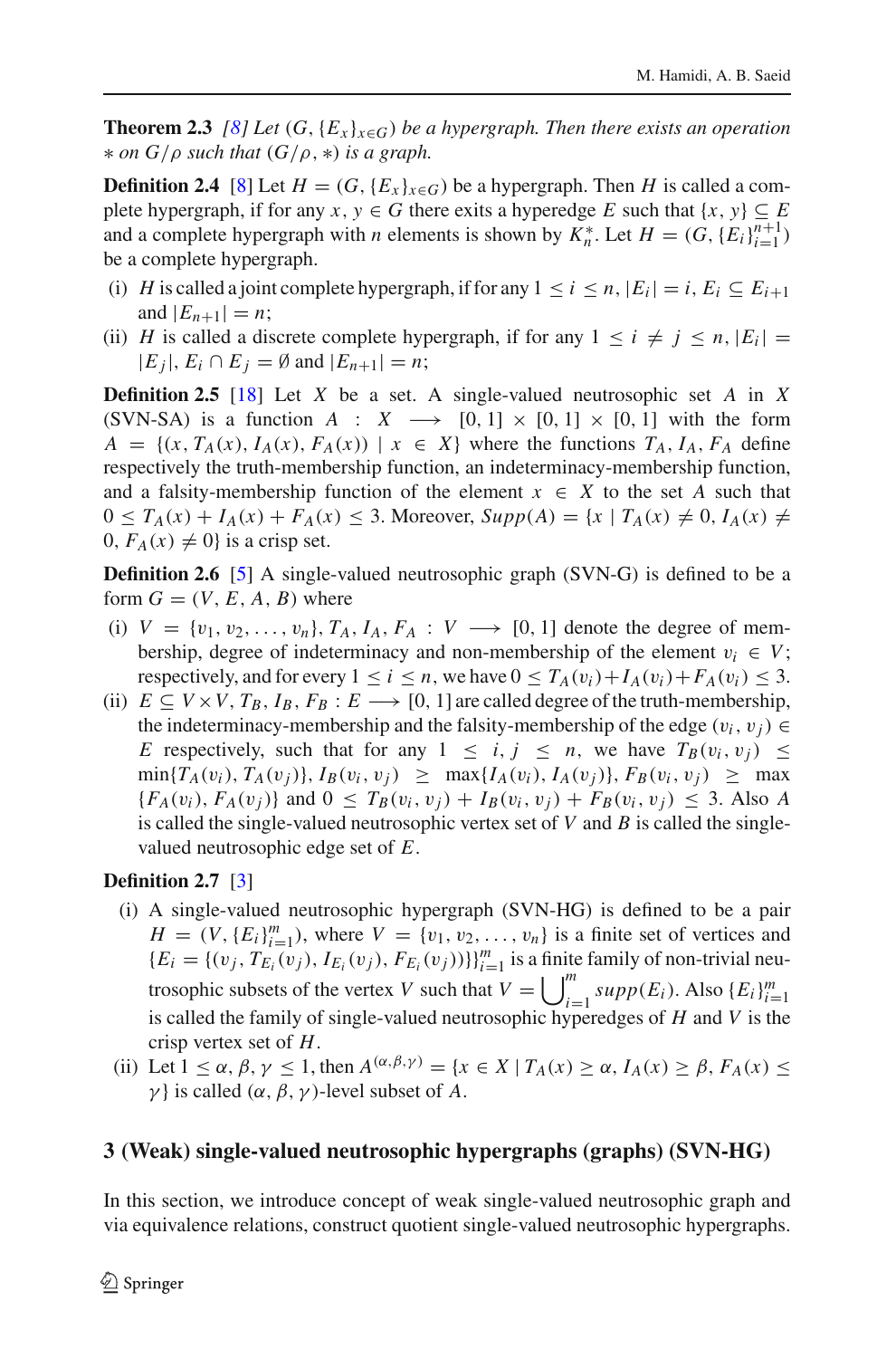Moreover, for any  $(\alpha, \beta, \gamma) \in [0, 1]^3$ , we investigate on  $(\alpha, \beta, \gamma)$ -level hypergraphs and show that any finite set can be a  $(\alpha, \beta, \gamma)$ -level (partitioned) hypergraph.

Let  $H = (G, {E_i}_{i=1}^n)$  be a hypergraph,  $1 \le i, j \le n$  and  $k \in \mathbb{N}$ . Then *H* is called a partitioned hypergraph, if  $P = \{E_1, E_2, \ldots, E_n\}$  is a partition of *G*. We will denote the set of partitioned hypergraphs with  $|\mathcal{P}| = k$  on *G* that  $|E_i| = |E_j|$ , by  $\mathcal{P}_h^{(k)}(H)$ and the set of all partitioned hypergraphs on  $H$ , by  $\mathcal{P}_h(H)$ .

<span id="page-4-0"></span>**Proposition 3.1** *Let G be a finite set and R be an equivalence relation on H. Then the following statements hold:*

*(i)*  $H = (G, \{R(x)\}_{x \in G})$  is a (partitioned) hypergraph; (*ii*)  $H = (G, E_{x,y} = \{R(x) \cup R(y)\}_{x,y \in G})$  *is a complete (hyper)graph.* 

*Proof* Since *R* is an equivalence relation on *H*, we get that  $P = \{E_x = R(x)\}_{x \in H}$  is a partition of *H* and so  $H = (G, \{R(x)\}_{x \in G})$  is a (partitioned) hypergraph. Moreover,  $\Box$  $R(x) = G$  implies that  $H = (G, E_{x,y} = \{R(x) \cup R(y)\}_{x,y \in G}$  is a complete (hyper)graph, especially whence for any  $x \in G$ ,  $|R(x)| = 1$ , then  $H = (G, E_{x,y})$  ${R(x) ∪ R(y)}_{x,y ∈ G}$  is a complete graph.  $□$ 

<span id="page-4-1"></span>**Corollary 3.2** *The following statements are hold.*

- *(i) Let G be a set,*  $|G| = n$  *and*  $Q = {G/R | R is an equivalence relation on G}.$ *Then*  $|Q| = \sum_{k=1}^{n}$ 1 *k*!  $\sum^k$  $\sum_{i=0}^{k}(-1)^{i} \binom{k}{i}$ *i*  $(k - i)^n$ .
- *(ii) Any finite set can be a (partitioned) single-valued neutrosophic hypergraph.*
- *(iii) Any finite set can be a complete single-valued neutrosophic hypergraph.*

*Proof* (*i*) [\[9](#page-25-17)]. (*ii*), (*iii*) Let  $G = \{a_1, a_2, \ldots, a_n\}$ . By Proposition [3.1,](#page-4-0) there exists  $r \le n$  such that  $H = (G, \{E_i = R(x_i)\}_{i=1}^r)$  is a partitioned hypergraph. For any  $1 \le i \le r$ , consider  $E_i = \{(x_i, i/(10^n), (i+1)/(10^n), (i+2)/(10^n))\}$ . Since for any *n* ∈ N, 3*n* + 3 ≤ 10<sup>*n*</sup>, we obtain *H* = (*G*, {*E<sub>i</sub>* = *R*(*x<sub>i</sub>*)}<sup>*r*</sup><sub>*i*=1</sub>) which it is a partitioned single-valued neutrosophic hypergraph.

**Definition 3.3** Let  $G = (V, E, A, B)$  be a single-valued neutrosophic graph. Then  $G = (V, E, A, B)$  is called a weak single-valued neutrosophic graph, if  $supp(A)$  = *V* and for any  $v_i, v_j \in V$  have  $T_B(v_i, v_j) = \min\{T_A(v_i), T_A(v_j)\}, I_B(v_i, v_j) =$  $\max\{I_A(v_i), I_A(v_j)\}\$  and  $F_B(v_i, v_j) = \max\{F_A(v_i), F_A(v_j)\}.$ 

*Example 3.4* Let  $V = \{a_1, a_2, \ldots, a_n\}$ . Consider the complete graph  $K_n$  and define  $A: V \to [0, 1]$  by  $T_A(a_i) = 1/i$ ,  $I_A(a_i) = 1/(i + 1)$ ,  $F_A(a_i) = 1/(i + 2)$  and *B* :  $V \times V \rightarrow [0, 1]$  by  $T_B(a_i, a_j) = T_A(a_i) \times T_A(a_j), I_B(a_i, a_j) = F_B(a_i, a_j)$  $I_A(a_i) + T_A(a_i)$ . It is clear that  $(V, A, B)$  is a complete single-valued neutrosophic graph and  $supp(A) = V$ .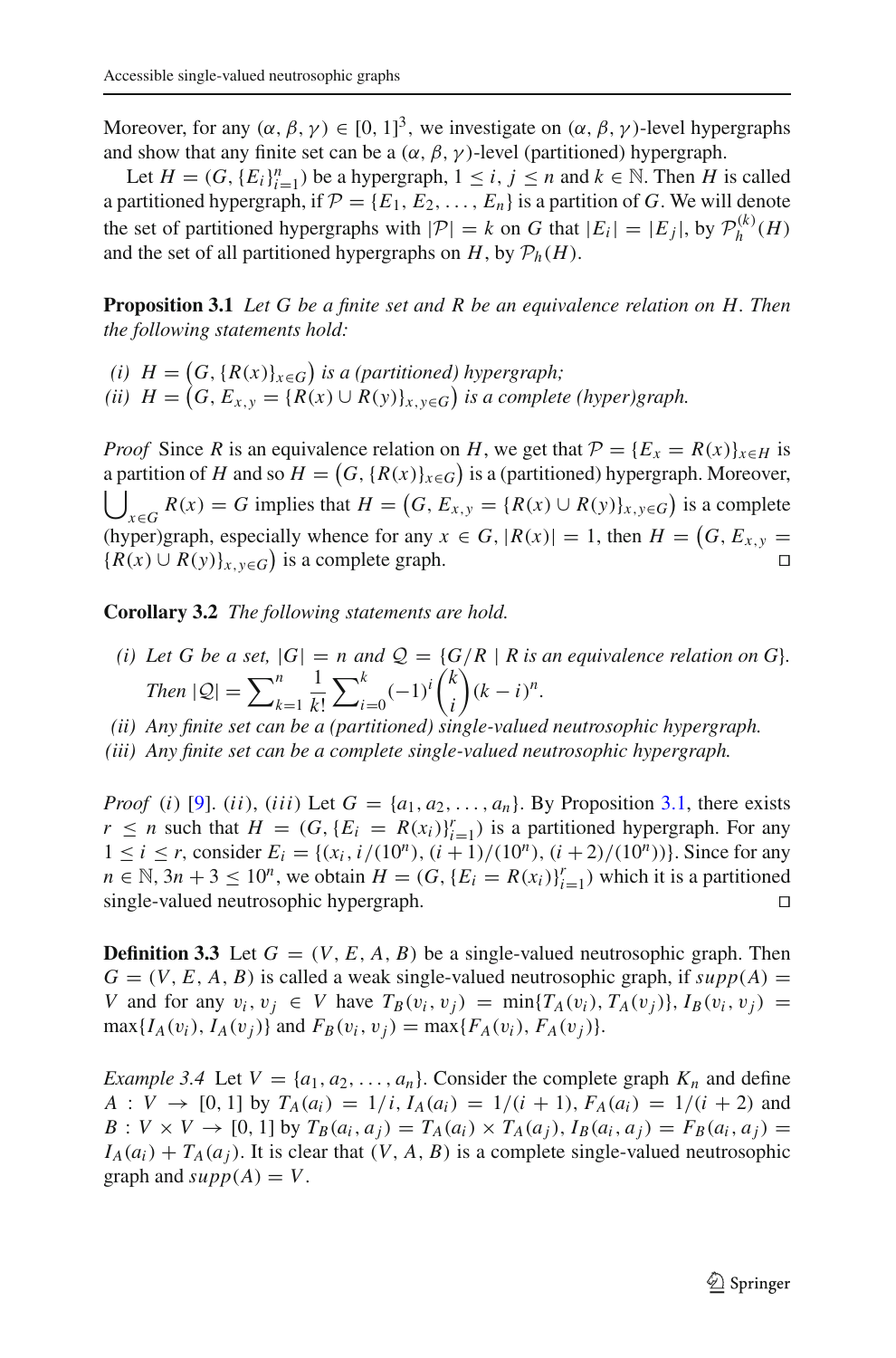**Corollary 3.5** *Any finite set can be a complete weak single-valued neutrosophic graph.*

<span id="page-5-0"></span>*Proof* It is obtained from Corollary [3.2.](#page-4-1) □

**Lemma 3.6** *Let X be a finite set and A* = { $(x, T_A(x), I_A(x), F_A(x))$  |  $x \in X$ } *be a single-valued neutrosophic set in X. If R is an equivalence relation on X, then*  $A/R = \{(R(x), T_{R(A)}(R(x)), I_{R(A)}(R(x)), F_{R(A)}(R(x)) \mid x \in X\}$  *is a single-valued neutrosophic set, where*  $T_{R(A)}(R(x)) = \bigwedge_{t \ R x} T_A(t)$ ,  $I_{R(A)}(R(x)) = \bigvee_{t \ R x} I_A(t)$ *and*  $F_{R(A)}(R(x)) = \bigvee_{t \ R x} F_A(t)$ .

*Proof* Let  $X = \{x_1, x_2, ..., x_n\}$  and  $P = \{R(x_1), R(x_2), ..., R(x_k)\}$  be a partition of *X*, where  $k \leq n$ . Since for any  $x_i \in X$ ,  $T_A(x_i) \leq 1$ ,  $I_A(x_i) \leq 1$  and  $F_A(x_i) \leq 1$ , we get that  $\bigwedge_{t \in R} T_A(t) \leq 1$ ,  $\bigvee_{t \in R} T_A(t) \leq 1$  and  $\bigvee_{t \in R} T_A(t) \leq 1$ . Hence for any  $1 \le i \le k, 0 \le \bigwedge_{t \in R} \bigwedge_{x_i} T_A(t) + \bigvee_{t \in R} \bigvee_{x_i} I_A(t) + \bigvee_{t \in R} \bigvee_{x_i} F_A(t) \le 3$  and *tRx<sub>i</sub>* **b** *tRx<sub>i</sub>* **b** *tRx<sub>i</sub>* **b** *tRx<sub>i</sub>* so  $R(A) = \{ (R(x_i), \bigwedge_{t \in R(x_i)} T_A(t), \bigvee_{t \in R(x_i)} I_A(t), \bigvee_{t \in R(x_i)} F_A(t)) \}_{i=1}^k$  is a singlevalued neutrosophic set in  $X/R$ .

<span id="page-5-1"></span>**Theorem 3.7** *Let*  $\overline{V}$  = { $v_1, v_2, ..., v_n$ } *and*  $H$  =  $(\overline{V}, \{v_j, T_{E_i}(v_j), I_{E_i}(v_j),$  $(F_{E_i}(v_j))\}_{i=1}^m$ ) *be a single-valued neutrosophic hypergraph. If R is an equivalence relation on*  $H$ , then  $H/R = (R(V), \{R(v_j), T_{R(E_i)}(R(v_j)), I_{R(E_i)}(R(v_j)),$  $F_{R(E_i)}(R(v_j))\}_{j=1}^n$  is a partitioned single-valued neutrosophic hypergraph.

*Proof* By Lemma [3.6,](#page-5-0)  $\{R(v_j), T_{R(E_i)}(R(v_j)), I_{R(E_i)}(R(v_j)), F_{R(E_i)}(R(v_j))\}_{j=1}^n$  is a finite family of single-valued neutrosophic subsets of  $\overline{V}/R$ . Since  $\overline{V} = \bigcup_{i=1}^{m} supp(E_i)$ , we get that  $\bigcup_{i=1}^m supp(R(E_i)) = R(\bigcup_{i=1}^m supp(E_i)) = R(\overline{V})$ . It follows that  $H/R = (R(\overline{V}), \{R(v_j), T_{R(E_i)}(R(v_j)), I_{R(E_i)}(R(v_j)), F_{R(E_i)}(R(v_j))\}_{j=1}^n$  is a single-valued neutrosophic hypergraph. Since *R* is an equivalence relation on  $\overline{V}$ , for any  $x \neq y \in \overline{V}$  we get that  $R(x) \cap R(y) = \emptyset$  and so it is a partitioned single-valued neutrosophic hypergraph.

*Example 3.8* Consider a joint complete single-valued neutrosophic hypergraph  $H =$  $(\overline{V}, \{E_i\}_{i=1}^n)$ , where  $\overline{V} = \{a_1, a_2, ..., a_n\}$  and for any  $1 \le i \le n, E_i =$  ${(a_i, i/10^n, (i + 1)/10^n), (i + 2)/10^n)}$ . Clearly  $R = {(a_i, a_i), (a_r, a_s) | r + s =$  $n + 1, 1 \le i \le n$  is an equivalence relation on *V* and so we obtain  $V/R =$  ${R(a_1), R(a_2), R(a_3), \ldots, R(a_{n/2)-1}), R(a_{n/2})}.$  It follows that

$$
H/R = \left( \{ R(a_1), R(a_2), R(a_3), \dots, R(a_{n/2)-1}), R(a_{n/2}) \}, \times \{ \{ R(a_i), i/10^n, (i+1)/10^n, (i+2)/10^n), (R(a_{n-i+1}), \times (n-i+1)/10^n, (n-i+2)/10^n, (n-i+3)/10^n) \}_{i=1}^{n/2} \right).
$$

Computation shows that  $H/R$  is a partitioned single-valued neutrosophic hypergraph.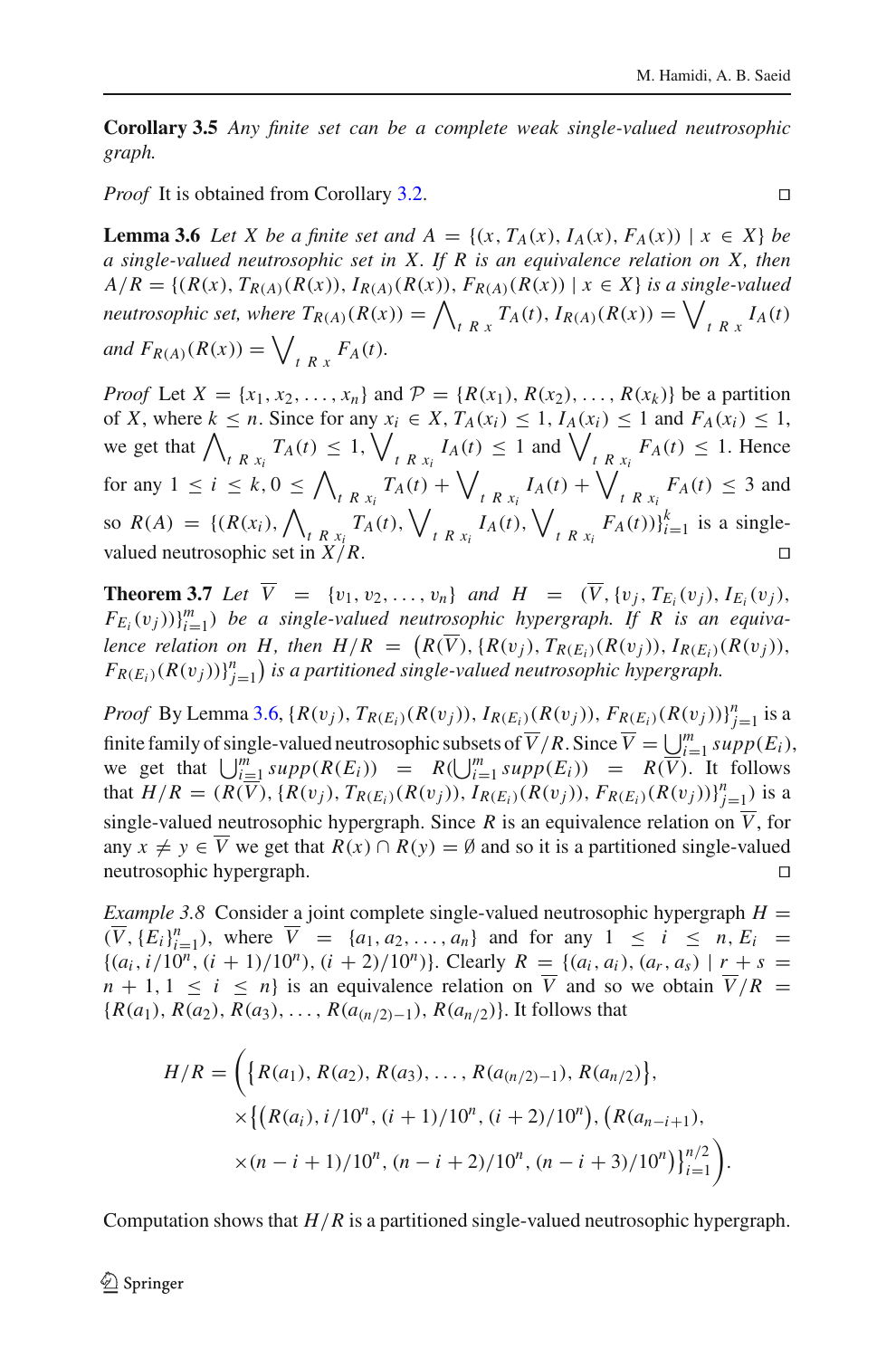**Corollary 3.9** *Let*  $V = \{v_1, v_2, ..., v_n\}$  *and*  $H = (V, \{v_j, T_{E_i}(v_j), I_{E_i}(v_j)\})$  $(F_{E_i}(v_j))_{i=1}^m$ ) *be a single-valued neutrosophic hypergraph. If R is an equivalence relation on H, then H*  $\Gamma$  *R* =  $(R(V), \{R(v_j), T_{R(E_i)}(R(v_j)), I_{R(E_i)}(R(v_j)), F_{R(E_i)}\}$  $(R(v_j))\}_{i=1}^m$  is a single-valued neutrosophic hypergraph, where

$$
T_{R(A)}(R(x)) = \bigwedge_{x \ R \ t \in E_i} T_A(t), I_{R(A)}(R(x)) = \bigvee_{x \ R \ t \in E_i} I_A(t)
$$

*and*  $F_{R(A)}(R(x)) = \bigvee_{x \ R} \sum_{t \in E_i} F_A(t)$ .

<span id="page-6-2"></span>*Example 3.10* Let  $H = (\{a, b, c, d\}, E_1, E_2)$  be a single-valued neutrosophic hyper-graph in Fig. [1,](#page-6-0) and  $R = \{(x, x), (a, c), (c, a) \mid x \in \{a, b, c, d\}\}.$ 

Clearly  $H \rvert R$  is obtained in Fig. [2a](#page-6-1) and  $H/R$  is obtained in Fig. [2b](#page-6-1).

**Corollary 3.11** *Let*  $H = (\overline{V}, \{E_i\}_{i=1}^m)$  *be a single-valued neutrosophic hypergraph and R be an equivalence relation on H. Then*

*(i) if*  $H/R = (R(\overline{V}), \{R(v_j), T_{R(E_i)}(R(v_j)), I_{R(E_i)}(R(v_j)), F_{R(E_i)}(R(v_j))\}_{j=1}^t)$ and  $H \upharpoonright R = (R(\overline{V}), \{R(v_j), T_{R(E_i)}(R(v_j)), I_{R(E_i)}(R(v_j)), F_{R(E_i)}(R(v_j))\}_{i=1}^s),$ *then*  $m \leq s \leq t$ ; *(ii)* if  $R = \overline{\bigcup}_{i=1}^{m}$  $E_i \times E_i$ , then  $H/R = H \rvert R$ .

**Definition 3.12** Let  $H = (\overline{V}, \{E_i\}_{i=1}^m)$  be a single-valued neutrosophic hypergraph,  $0 \le \alpha, \beta, \gamma \le 1$  and  $E_i^{(\alpha, \beta, \gamma)} = \{x \in \overline{V} \mid T_{E_i}(x) \ge \alpha, I_{E_i}(x) \ge \beta, F_{E_i}(x) \le 1\}$ 

**Fig. 1** Partitioned SVN-HG

<span id="page-6-0"></span>

<span id="page-6-1"></span>**Fig. 2** SVN-HG 2*a* and 2*b*. **a** SVN-HG *H*  $\uparrow$  *R* **b** SVN-HG *H* / *R* 

 $(c, 0.7, 0.8, 0.9)$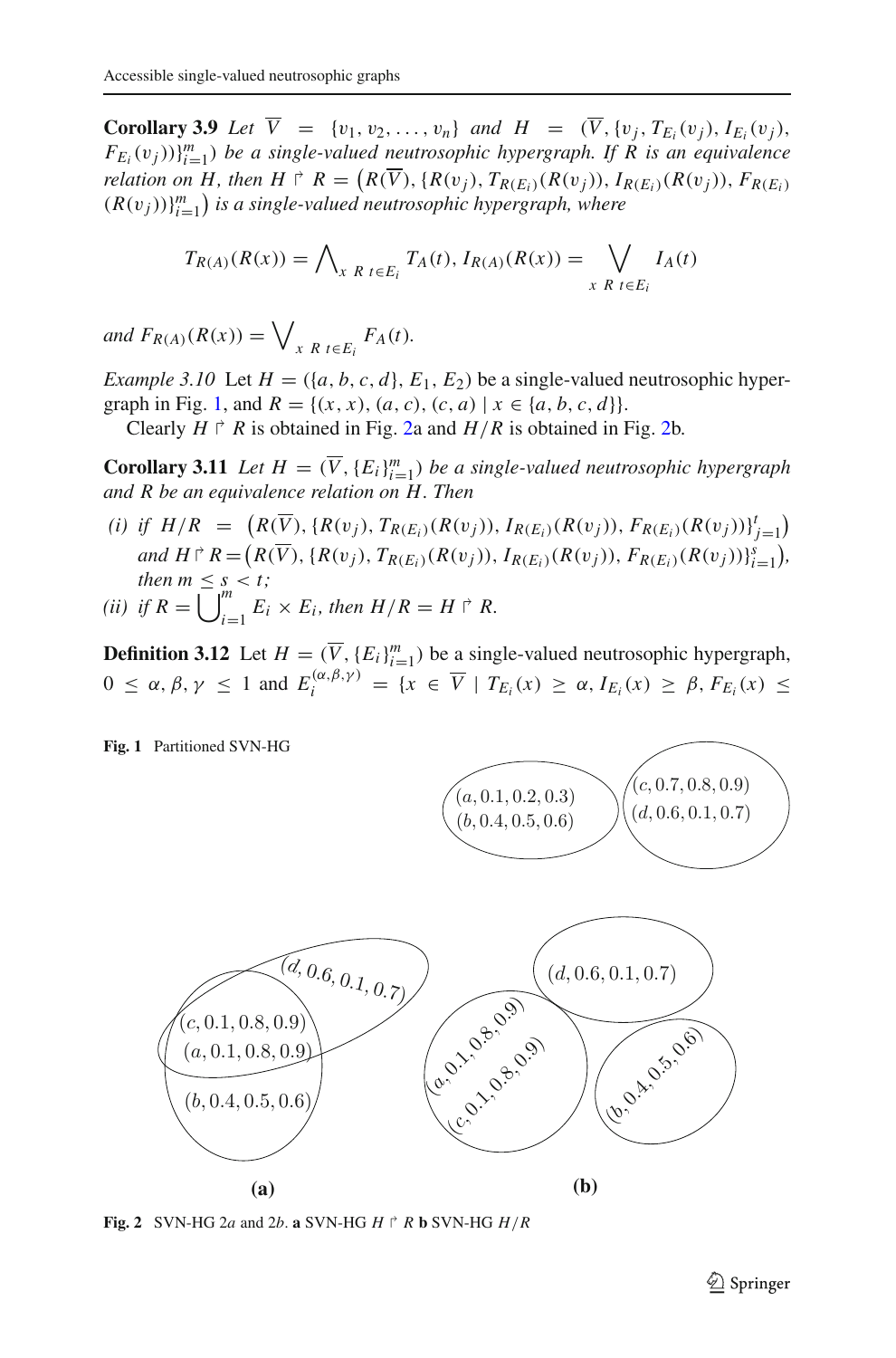$\gamma$ }, where  $1 \leq i \leq m$ . Then  $H^{(\alpha,\beta,\gamma)} = (\overline{V}^{(\alpha,\beta,\gamma)} = \bigcup_{i=1}^{m} E_i^{(\alpha,\beta,\gamma)}$ ,  $E^{(\alpha,\beta,\gamma)} = \bigcup_{i=1}^{m} E_i^{(\alpha,\beta,\gamma)}$  ${E_i^{(\alpha,\beta,\gamma)}\}_{i=1}^m$ ) is called an (a strong)  $(\alpha,\beta,\gamma)$ -level hypergraph if (for any  $1 \le i \le m$ we have,  $E_i^{(\alpha,\beta,\gamma)} \neq \emptyset$ )  $E^{(\alpha,\beta,\gamma)} \neq \emptyset$ .

**Proposition 3.13** *Let*  $H = (\overline{V}, \{E_i\}_{i=1}^m)$  *be a single-valued neutrosophic hypergraph and*  $0 < \alpha, \beta, \gamma < 1$ , *If*  $H^{(\alpha,\beta,\gamma)} = (V^{(\alpha,\beta,\gamma)}, E^{(\alpha,\beta,\gamma)})$  *is a*  $(\alpha, \beta, \gamma)$ *-level hypergraph, then it is a single-valued neutrosophic hypergraph.*

*Proof* Since  $H^{(\alpha,\beta,\gamma)}$  is a  $(\alpha,\beta,\gamma)$ -level hypergraph, for any  $1 \le i \le m$  we have,  $E_i^{(\alpha,\beta,\gamma)} \neq \emptyset$ , we obtain  $r \leq m$  such that for any  $1 \leq i \leq r$ ,  $E_i^{(\alpha,\beta,\gamma)} \neq \emptyset$ . Now consider  $\overline{V}^{(\alpha,\beta,\gamma)} = \bigcup_{i=1}^r E_i^{(\alpha,\beta,\gamma)}$ , where for any  $1 \le i \le r$ ,

$$
E_i^{(\alpha,\beta,\gamma)} = \{ (v_j, T_{E_i}(v_j), I_{E_i}(v_j), F_{E_i}(v_j)) \}_{i=1}^r.
$$

Hence  $H^{(\alpha,\beta,\gamma)} = (V^{(\alpha,\beta,\gamma)}, \{E_i^{(\alpha,\beta,\gamma)}\}_{i=1}^r)$  is a single-valued neutrosophic hypergraph.  $\Box$ 

**Theorem 3.14** *Let*  $H = (\overline{V}, \{E_i\}_{i=1}^m)$  *be a single-valued neutrosophic hypergraph and*  $0 \leq \alpha, \beta, \gamma \leq 1$ *. If R is an equivalence relation on H and*  $H^{(\alpha,\beta,\gamma)}$  *=* (*V*(α,β,γ ), *E*(α,β,γ )) *is a* (α, β, γ )*-level hypergraph, then*

- *(i)*  $H^{(\alpha,\beta,\gamma)}/R = (R(V^{(\alpha,\beta,\gamma)}), R(E^{(\alpha,\beta,\gamma)}))$  *is a single-valued neutrosophic hypergraph and is a* (α, β, γ )*-level hypergraph.*
- (*ii*)  $H^{(\alpha,\beta,\gamma)} \rvert R = (R(V^{(\alpha,\beta,\gamma)}), R(E^{(\alpha,\beta,\gamma)}))$  *is a single-valued neutrosophic hypergraph and is a* (α, β, γ )*-level hypergraph.*
- (*iii*)  $(H/R)^{(\alpha,\beta,\gamma)} = (R(V)^{(\alpha,\beta,\gamma)}, R(E)^{(\alpha,\beta,\gamma)})$  *is a single-valued neutrosophic hypergraph.*

*Proof* (*i*), (*ii*) Let  $\overline{V} = \{x_1, x_2, \ldots, x_n\}$ . Since  $E^{(\alpha, \beta, \gamma)} \neq \emptyset$ , then there exists  $1 \leq i \leq m$ , so that  $E_i^{(\alpha,\beta,\gamma)} \neq \emptyset$ . Let  $x_i \in E_i^{(\alpha,\beta,\gamma)}$ , then  $R(x_i) \in R(V^{(\alpha,\beta,\gamma)})$ and  $R(E_i^{(\alpha,\beta,\gamma)}) \neq \emptyset$  and is a hyperedge. Since *R* is an equivalence relation and  $\bigcup_{i=1}^{n} E_i^{(\alpha,\beta,\gamma)} = V^{(\alpha,\beta,\gamma)}$ , we get that  $H^{(\alpha,\beta,\gamma)}/R = (R(V^{(\alpha,\beta,\gamma)}), R(E^{(\alpha,\beta,\gamma)}))$  is a hypergraph.

<span id="page-7-0"></span>*Example 3.[1](#page-6-0)5* Consider the single-valued neutrosophic hypergraph in Fig. 1 and equivalence relation *R* in Example [3.10.](#page-6-2) Let  $\alpha = 0.1$ ,  $\beta = 0.2$  and  $\gamma = 0.8$ , then we obtain that  $E_1^{(\alpha,\beta,\gamma)} = \{a,b\}$  and  $E_2^{(\alpha,\beta,\gamma)} = \{d\}$  and so we have the hypergraph in Fig. [3.](#page-8-0) Since  $\overline{V}^{(\alpha,\beta,\gamma)} = \{a, b, d\}$ , we get that  $\overline{V}^{(\alpha,\beta,\gamma)}/R = \{ \{a, c\}, \{b\}, \{d\} \}$ and so we have the hypergraph in Fig. [4b](#page-8-1). Now, consider  $\overline{V}/R = \{ \{a, c\}, \{b\}, \{d\} \}$ , since  $(R(E_1))^{(\alpha,\beta,\gamma)} = \{\}, (R(E_2))^{(\alpha,\beta,\gamma)} = \{\}$  and  $(R(E_3))^{(\alpha,\beta,\gamma)} = \{b\}$ , we get the hypergraph  $(H/R)^{(\alpha,\beta,\gamma)} = (\overline{(V/R)}^{(\alpha,\beta,\gamma)}, \overline{(E/R)}^{(\alpha,\beta,\gamma)})$  in Fig. [4a](#page-8-1).

Example [3.15,](#page-7-0) shows that necessarily,  $(H/R)^{(\alpha,\beta,\gamma)}$  is not an  $(\alpha,\beta,\gamma)$ -level hypergraph.

**Theorem 3.16** *Let*  $H = (\overline{V}, \{E_i\}_{i=1}^m)$  *be a single-valued neutrosophic hypergraph. Then there exists*  $0 \le \alpha, \beta, \gamma \le 1$  *such that*  $H^{(\alpha,\beta,\gamma)} = H$  *and so*  $H^{(\alpha,\beta,\gamma)}/R = H/R$ .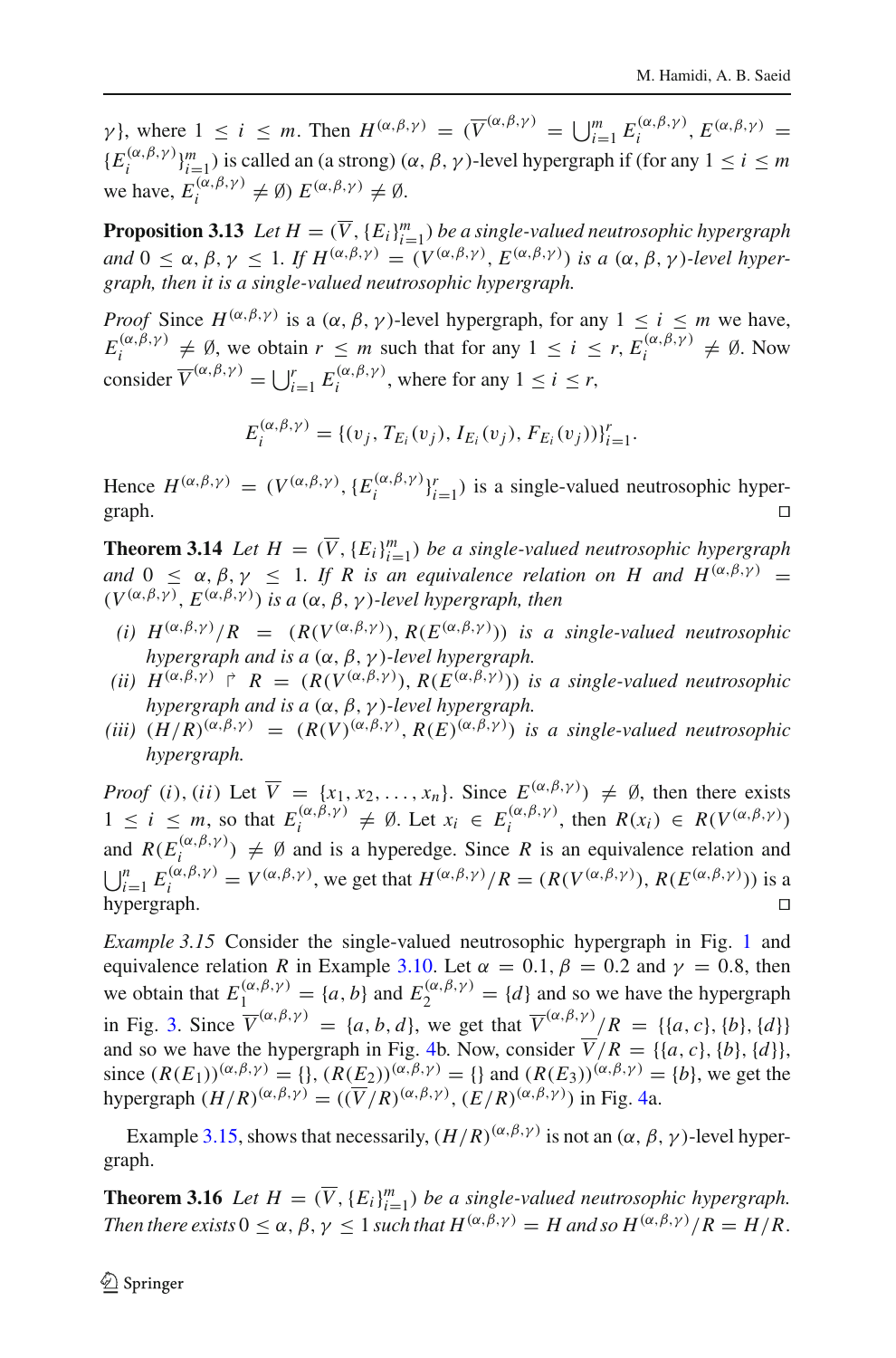<span id="page-8-0"></span>

<span id="page-8-1"></span>**Fig. 4** SVN-HG 4*a* and 4*b*. **a** SVN-HG  $(H/R)^{(\alpha,\beta,\gamma)}$  **b** SVN-HG  $H^{(\alpha,\beta,\gamma)}/R$ 

*Proof* Let  $\alpha = \bigwedge_{i=1}^{m} T_{E_i}, \beta = \bigwedge_{i=1}^{m} I_{E_i}$  and  $\gamma = \bigvee_{i=1}^{m} F_{E_i}$ . Then for any  $1 \leq i \leq n$ *i*=1 *i*=1 *i*=1 *m* and any  $x \in E_i$  we get  $T_{E_i}(x) \geq (\bigwedge_{i=1}^m T_{E_i})(x) = \alpha$ . In a similar way we obtain that  $I_{E_i}(x) \ge \beta$  and  $F_{E_i}(x) \le \gamma$ . Since for any  $1 \le i \le m$ ,  $E_i^{(\alpha,\beta,\gamma)} = E_i$ , we get that  $E^{(\alpha,\beta,\gamma)} \neq \emptyset$ ,  $\overline{V}^{(\alpha,\beta,\gamma)} = \bigcup E^{(\alpha,\beta,\gamma)} = \overline{V}$  and so  $\bigcup_{i=1}^{m}$  $\sum_{i=1}^{m} E_i^{(\alpha,\beta,\gamma)}, \{E_i^{(\alpha,\beta,\gamma)}\}_{i=1}^{m}$  $=$   $H$ .

**Corollary 3.17** *Let*  $H = (\overline{V}, \{E_i\}_{i=1}^m)$  *be a single-valued neutrosophic hypergraph. Then there exists*  $0 < \alpha, \beta, \gamma < 1$  *such that*  $(H/R)^{(\alpha, \beta, \gamma)} = H^{(\alpha, \beta, \gamma)}/R$ .

*Example 3.[1](#page-6-0)8* Consider the single-valued neutrosophic hypergraph in Fig. 1 and equivalence relation *R* in Example [3.10.](#page-6-2) Let  $\alpha = 0.1$ ,  $\beta = 0.1$  and  $\gamma = 0.9$ , then we obtain that  $E_1^{(\alpha,\beta,\gamma)} = \{a,b\}$  and  $E_2^{(\alpha,\beta,\gamma)} = \{c,d\}$  and so we have the hypergraph in Fig. [1.](#page-6-0)

**Corollary 3.19** *The following statements are hold:*

*(i) Any finite set can be a* (α, β, γ )*-level (partitioned) hypergraph. (ii) Any finite set can be a* (α, β, γ )*-level complete (hyper)graph.*

### **4 Extendable single-valued neutrosophic graphs**

In this section, we will define concept of derivable and extendable single-valued neutrosophic graphs and will show that any weak single-valued neutrosophic graph is a derived single-valued neutrosophic graph.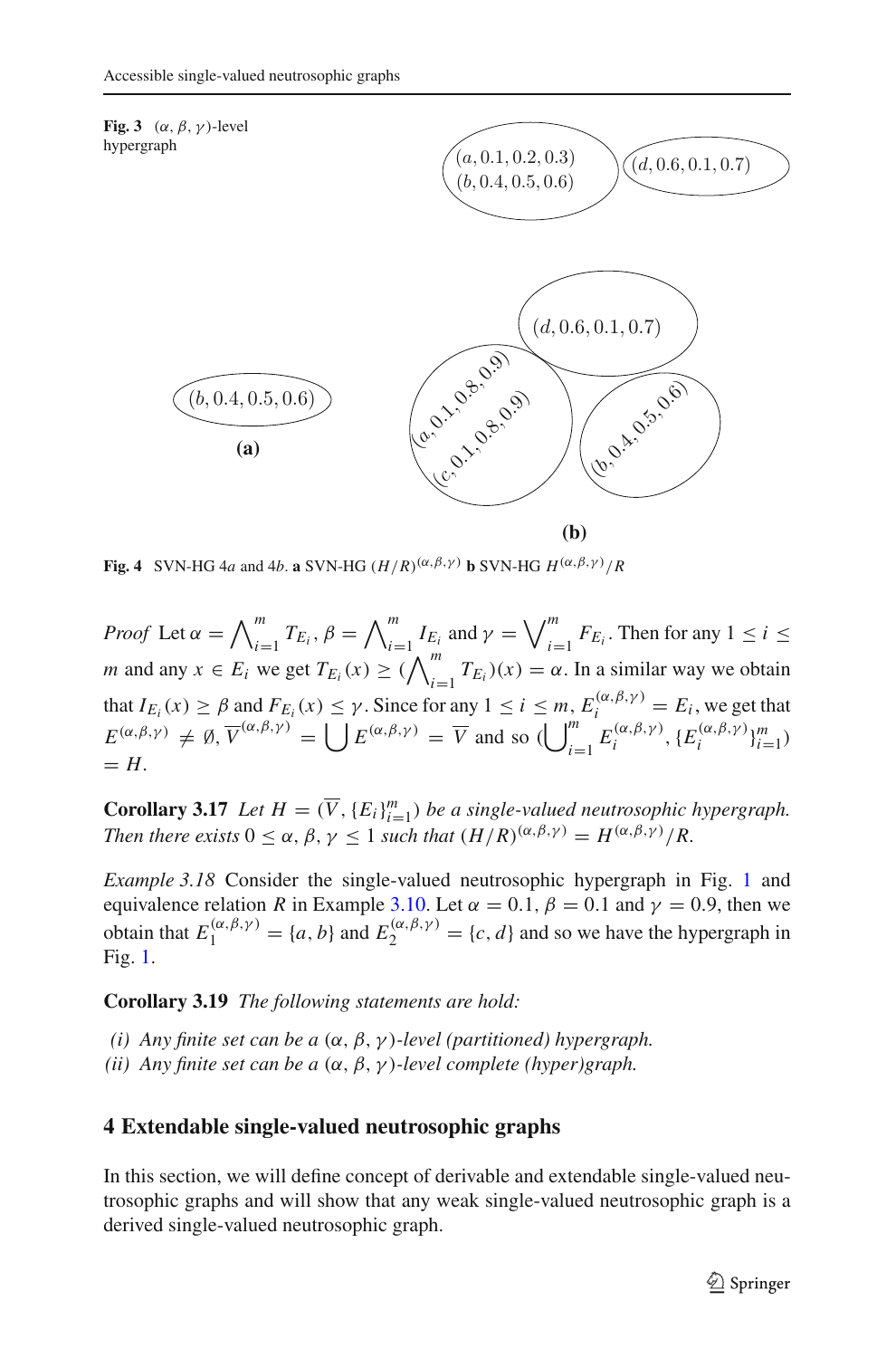- **Definition 4.1** (*i*) Let  $G = (V, E, A, B)$  be a single-valued neutrosophic graph and  $H = (\overline{V}, {\overline{E_x}}_{x \in \overline{V}})$  be a single-valued neutrosophic hypergraph. We say that the single-valued neutrosophic graph *G* is derived from the single-valued neutrosophic hypergraph *H* if *G* is isomorphic to a nontrivial quotient of *H*.(*G*  $\cong$ *H*/ρ)
- (*ii*) A single-valued neutrosophic graph  $G = (V, E, A, B)$  with underlying set *V* is called an *extendable* single-valued neutrosophic graph, if there exists a single-valued neutrosophic hypergraph  $H = (\overline{V}, {\overline{E_x}})_{x \in \overline{V}}$  and  $n \in \mathbb{N}$  such that  $|(V, A, B)| = |(\overline{V}, {\overline{E_x}}_{x \in \overline{V}})| - n$ , and graph *G* is derived from hypergraph *H*. If  $V = \overline{V}$  we will say that it is an extended single-valued neutrosophic graph.

<span id="page-9-0"></span>**Theorem 4.2** *Let*  $H = (\overline{V}, \{E_i\}_{i=1}^m)$  *be a single-valued neutrosophic hypergraph. Then there exists an operation* "\*<sup>*n*</sup> *on H*/*ρ such that*  $(H/\rho, *)$  *is a single-valued neutrosophic graph.*

*Proof* By Theorem [3.7,](#page-5-1)  $H/R = (R(V), \{R(v_j), T_{R(E_i)}(R(v_j)), I_{R(E_i)}(R(v_j)),$  $F_{R(E_i)}(R(v_j))\}_{j=1}^n$  is a partitioned single-valued neutrosophic hypergraph, where

$$
T_{R(E_i)}(R(x)) = \bigwedge_{x \ R \ t \in X} T_{E_i}(t), I_{R(E_i)}(R(x)) = \bigvee_{x \ R \ t \in X} I_{E_i}(t) \text{ and}
$$
  

$$
F_{R(E_i)}(R(x)) = \bigvee_{x \ R \ t \in X} F_{E_i}(t).
$$

For any  $\rho(x) = \rho((x, T_{E_i}(x), I_{E_i}(x), F_{E_i}(x)))$  and  $\rho(y) = \rho((y, T_{E_i}(y), I_{E_i}(y)),$  $F_{E_i}(y)$ )  $\in H/\rho$ , define an operation "\*" on  $H/\rho$  by

$$
\rho(x) * \rho(x) = \begin{cases} \rho(x), \rho(y) & \text{if } E_x \cap E_y \neq \emptyset, \\ \widehat{\emptyset} & \text{otherwise,} \end{cases}
$$

where for any  $x, y \in G$ ,  $(\widehat{\rho(x)}, \widehat{\rho(y)})$  is represented as an ordinary (simple) edge and  $\widehat{\emptyset} = \widehat{\rho(x)}$  means that there is not edge. It is easy to see that

$$
H/\rho = (\rho(\overline{V}), {\rho(v_j)}, T_{\rho(E_i)}(\rho(v_j)), I_{\rho(E_i)}(\rho(v_j)), F_{\rho(E_i)}(\rho(v_j)))_{j=1}^n, *)
$$

is a graph. Now, define  $\overline{T}_{\rho(E_i)}, \overline{I}_{\rho(E_i)}, \overline{F}_{\rho(E_i)}$  :  $\rho(\overline{V}) \times \rho(\overline{V}) \longrightarrow [0, 1]$  by  $\overline{T}_{\rho(E_i)}(\rho(x), \rho(y)) = \bigwedge_{a \rho x, b \rho y} (T_{\rho(E_i)}(a) \land T_{\rho(E_i)}(b)), \overline{I}_{\rho(E_i)}(\rho(x), \rho(y)) =$  $\bigvee_{a\rho x, b\rho y} (I_{\rho(E_i)}(a) \vee I_{\rho(E_i)}(b))$  and  $\overline{F}_{\rho(E_i)}(\rho(x), \rho(y)) = \bigvee_{a\rho x, b\rho y} (F_{\rho(E_i)}(a) \vee$  $F_{\rho(E_i)}(b)$ . It is clear to see that  $\overline{T}_{\rho(E_i)}(\rho(x), \rho(y)) \leq (T_{\rho(E_i)}(\rho(x)) \wedge T_{\rho(E_i)}(\rho(y))),$ *I*<sub>ρ(*E<sub>i</sub>*)</sub>(*ρ*(*x*), *ρ*(*y*)) ≥ (*I<sub>ρ(<i>E<sub>i</sub>*)</sub>(*ρ*(*x*)) ∨ *I<sub>ρ(<i>E<sub>i</sub>*)</sub>(*ρ*(*y*))) and  $\overline{F}_{\rho(E_i)}(\rho(x), \rho(y))$  ≥  $(F_{\rho(E_i)}(\rho(x)) \vee F_{\rho(E_i)}(\rho(y)))$ . Hence  $H/\rho = (\rho(V), {\rho(v_j)}, T_{\rho(E_i)}(\rho(v_j)),$  $I_{\rho(E_i)}(\rho(v_j)), F_{\rho(E_i)}(\rho(v_j))\}_{j=1}^n, *$  is a single-valued neutrosophic graph.

*Example 4.3* Let  $H = (\{a, b, c, d, e, f, g\}, \{E_1, E_2, E_3\})$  be a single-valued neutrosophic hypergraph in Fig. [5.](#page-10-0)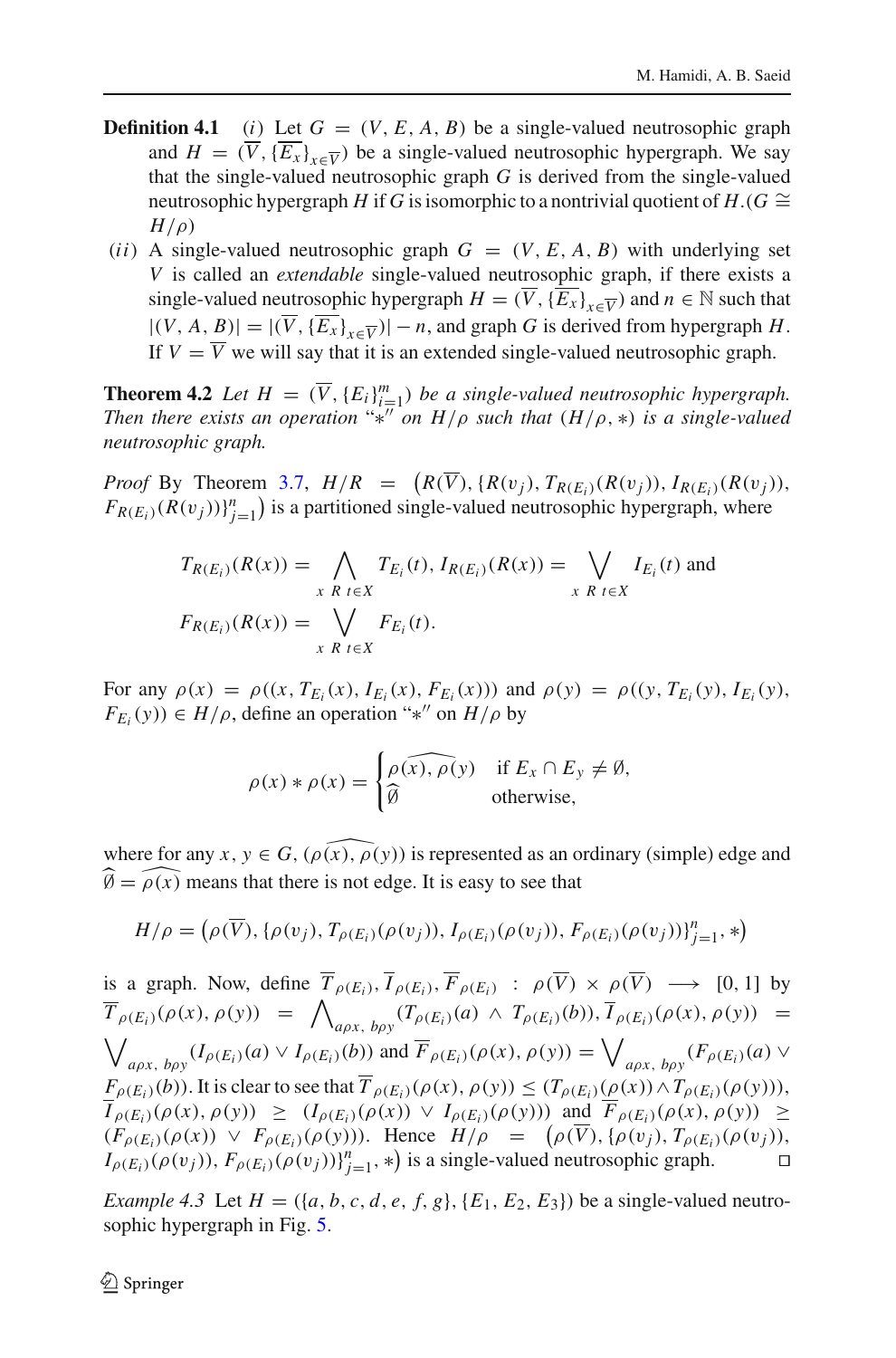

**Fig. 5** Partitioned SVN-HG

<span id="page-10-0"></span>

**Fig. 6** SVN-G  $(H/\rho)$ 

<span id="page-10-1"></span>

<span id="page-10-2"></span>**Fig. 7** Joint complete SVN-HG

We have  $E_a^m = E_b^m = \{a, b\}, E_c^m = E_d^m = \{b, c, d\}, \text{ and } E_e^m = E_f^m = E_g^m =$  ${d, e, f, g}$ , thus we obtain  $\rho(a) = \rho(b) = {a, b}$ ,  $\rho(c) = \rho(d) = {c, d}$  and  $\rho(e) =$  $\rho(f) = \rho(g) = \{e, f, g\}$ . It follows that  $H/\rho = (\rho(\overline{V}), \rho(\{E_1, E_2, E_3\}), *)$  is the single-valued neutrosophic graph in Fig. [6.](#page-10-1)

*Example 4.4* Let  $\overline{V} = \{a_1, a_2, a_3, a_4, a_5\}$ . Then consider the joint complete singlevalued neutrosophic hypergraph  $H = (\overline{V}, E_1, E_2, E_3, E_4, E_5)$  in Fig. [7.](#page-10-2) We have  $E_{a_1}^m = \{a_1\}, E_{a_2}^m = \{a_1, a_2\}, E_{a_3}^m = \{a_1, a_2, a_3\}, E_{a_4}^m = \{a_1, a_2, a_3, a_4\}$  and  $E_{a_5}^{m} = \{a_1, a_2, a_3, a_4, a_5\}$ , thus we obtain  $\rho(a_1) = \{a_1\}$ ,  $\rho(a_2) = \{a_2\}$ ,  $\rho(a_3) =$  ${a_3}, \rho(a_4) = {a_4}$  and  $\rho(a_5) = {a_5}.$ 

It follows that  $H/\rho = (\rho(\overline{V}), \{(\rho(a_i), T_{\rho(E_i)}(\rho(a_i)), I_{\rho(E_i)}(\rho(a_i)), F_{\rho(E_i)}\}$  $(\rho(a_i)))\}_{i=1}^5$  where is obtained in Fig. [8.](#page-11-0)

**Theorem 4.5** *Any single-valued neutrosophic graph is a derived single-valued neutrosophic graph if and only if it is a weak single-valued neutrosophic graph.*

*Proof* Let  $G = (V, E, A, B, *)$  be a weak single-valued neutrosophic graph, in such a way that  $V = \{a_1, a_2, ..., a_n\}$  and  $E = \{e_1, e_2, ..., e_m\}$ , where  $m \le n$ . Suppose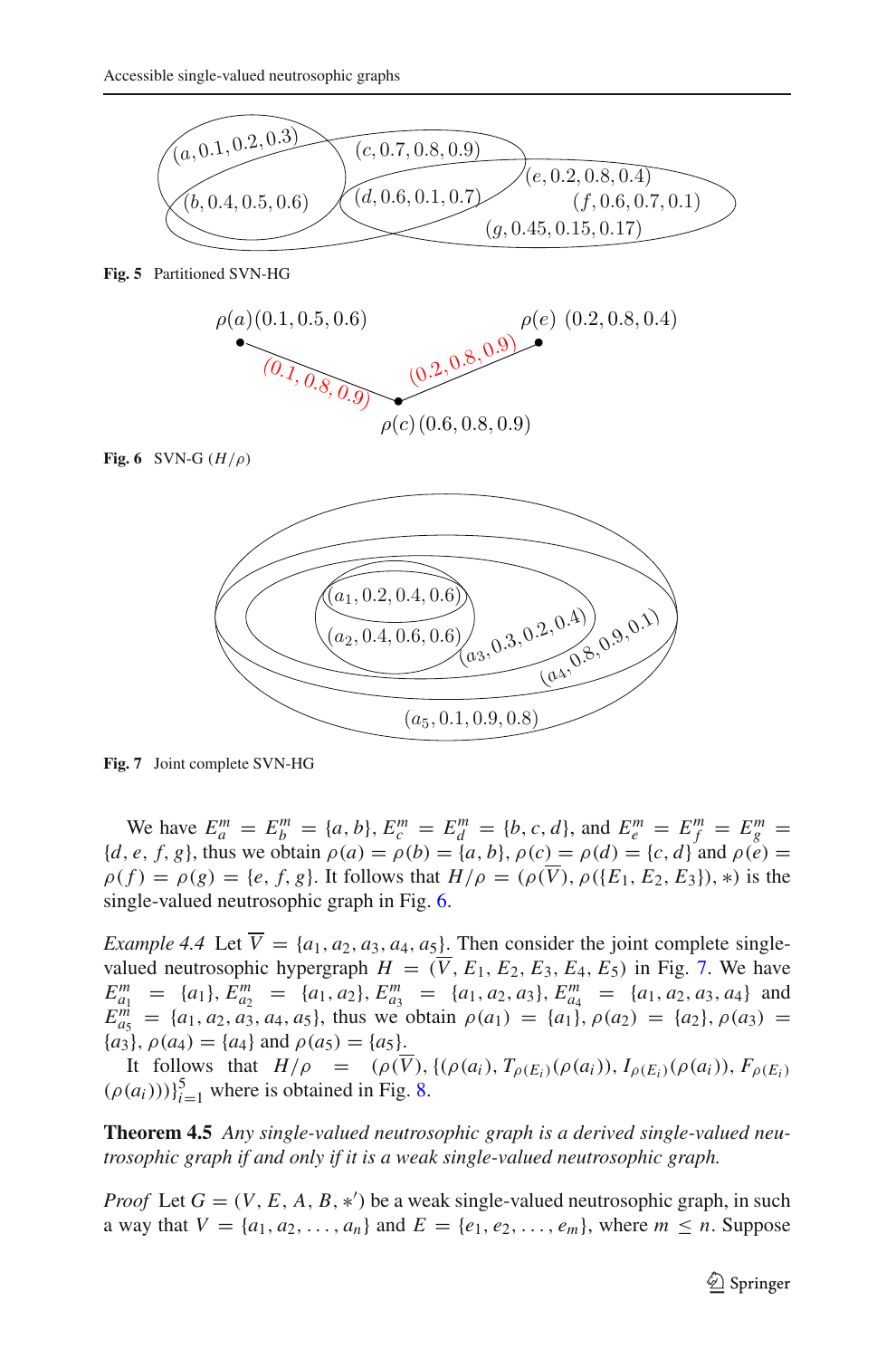

<span id="page-11-0"></span>**Fig. 8** Derived cycle SVN-G *K*4

that for any  $\underline{1} \leq i \leq m$ ,  $e_i = \{a_i, a_{i'}\} = a_i * a_{i'}$ . Define a single-valued neutrosophic hypergraph  $\overline{G} = (\overline{V}, {\{\overline{E_i}\}}_{i=1}^n)$  as follows:

$$
\overline{E_i} = \{(a_i, T_A(a_i), I_A(a_i), F_A(a_i))\} \cup A_i
$$

such that for any  $1 \le k \le n$ , we have  $|A_k| = k$ ,  $A_k = \{(x, T_A(x), I_A(x), F_A(x)) |$  $T_A(x) \neq 0, I_A(x) \neq 0, F_A(x) \neq 0$ } and for any  $1 \leq i, i' \leq n, |\overline{E_i}| < |\overline{E_{i+1}}|$  and  $\overline{E_i} \cap \overline{E_{i'}} \neq \emptyset$ . It is easy to see that  $\overline{V} = \bigcup_{i=1}^n A_i \cup V$  and since  $G = (V, E, A, B, *)$ is a weak single-valued neutrosophic graph, we get that  $H = (\overline{V}, {\{\overline{E_i}\}}_{i=1}^n)$  is a singlevalued neutrosophic hypergraph. Clearly for any  $1 \le i \le n$ ,  $\rho(a_i) = \overline{E_i}$  and since  $\overline{E_i} \cap \overline{E_{i'}} \neq \emptyset$ , we get that  $H/\rho = {\rho(a_i) | 1 \leq i \leq n}$  and so obtain

$$
\rho(a_i) * \rho(a_j) = \begin{cases} \rho(\widehat{a_i}) , \rho(a_{i'}) & \text{if } j = i', \\ \widehat{\emptyset} & \text{if } j = i. \end{cases}
$$

Now define a map  $\varphi : (H/\rho, *) \longrightarrow G = (V, E, A, B, *)$  by  $\varphi(\rho(a_i, T_A(a_i), I_A(a_i),$  $F_A(a_i)$ )) = (*a<sub>i</sub>*,  $T_A(a_i)$ ,  $I_A(a_i)$ ,  $F_A(a_i)$ ) and  $\varphi((\widehat{\rho(a_i)}, \widehat{\rho(a_{i'}}))) = e_i$ . Let  $x, y \in \overline{V}$ . If  $\rho(x) = \rho(y)$ , then  $|\overline{E_x}| = |\overline{E_y}|$  and so  $\overline{E_x} = \overline{E_y}$ . Thus  $\varphi(\rho(x)) = \varphi(\rho(y))$ . Since for any  $1 \leq i, i' \leq n$ ,

$$
\varphi(\rho(a_i) * \rho(a_{i'})) = \varphi((\rho(\widehat{a_{i}}), \rho(a_{i'}))) = e_i = a_i *' a_{i'} = \varphi(\rho(a_i)) *' \varphi(\rho(a_{i'})),
$$

in other words, if  $\rho(a_i)$  and  $\rho(a'_i)$  in  $G/\rho$  are adjacent, then  $\varphi(\rho(a_i))$  and  $\varphi(\rho(a'_i))$  in *G* are adjacent. So  $\varphi$  is a homomorphism. It is easy to see that  $\varphi$  is bijection and so is an isomorphism. It follows that by Theorem [4.2,](#page-9-0) any weak single-valued neutrosophic graph is a derived single-valued neutrosophic graph. By definition of single-valued neutrosophic hypergraph, the converse of theorem is obtained immediately.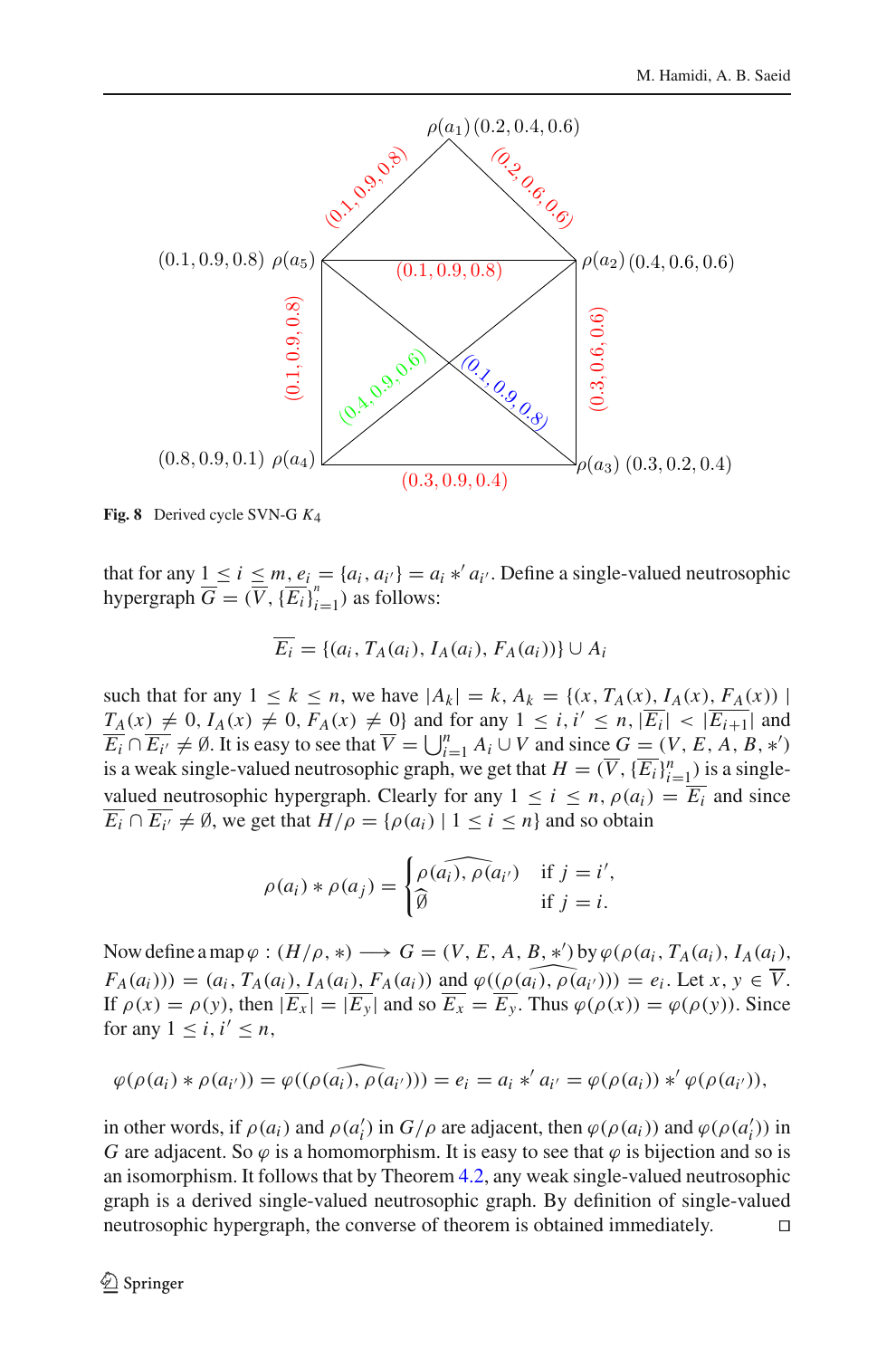

<span id="page-12-0"></span>**Fig. 9** Extendable SVN-G *G*



<span id="page-12-1"></span>**Fig. 10** SVN-HG *H*

**Corollary 4.6** *Let*  $0 \le \alpha, \beta, \gamma \le 1$ *. Then any weak single-valued neutrosophic graph can be a derived* (α, β, γ )*-level graph.*

*Example 4.7* Consider the single-valued neutrosophic graph (*G*, *A*, *B*) in Fig. [9.](#page-12-0) Now, consider the single-valued neutrosophic hypergraph  $H = (\overline{V}, \{E_j\}_{j=1}^4)$ , where  $\overline{V}$  = {*a*, *b*, *c*, *d*, *e*}, *E*<sub>1</sub> = {(*a*, 0.4, 0.2, 0.3)}, *E*<sub>2</sub> = {(*a*, 0.4, 0.2, 0.3), (*b*, 0.4, 0.5, 0.6)},  $E_3 = \{(b, 0.4, 0.5, 0.6), (c, 0.7, 0.8, 0.9), (d, 0.4, 0.4, 0.4)\}\$ and

*E*<sup>4</sup> = {(*b*, 0.4, 0.5, 0.6), (*c*, 0.7, 0.8, 0.9), (*d*, 0.4, 0.4, 0.4), (*e*, 0.5, 0.5, 0.5)}.

Then  $(\overline{V}, E_1, E_2, E_3, E_4)$  is a single-valued neutrosophic hypergraph in Fig. [10.](#page-12-1)

Since 
$$
E_a^m = \{(a, 0.4, 0.2, 0.3)\}
$$
,  $E_b^m = \{(a, 0.4, 0.2, 0.3), (b, 0.4, 0.5, 0.6)\}$ ,  
\n $E_c^m = \{(b, 0.4, 0.5, 0.6), (c, 0.7, 0.8, 0.9), (d, 0.9, 0.4, 0.4)\}$ and  
\n $E_e^m = \{(b, 0.4, 0.5, 0.6), (c, 0.7, 0.8, 0.9), (d, 0.9, 0.4, 0.4), (e, 0.5, 0.5, 0.5)\}$ ,

<sup>2</sup> Springer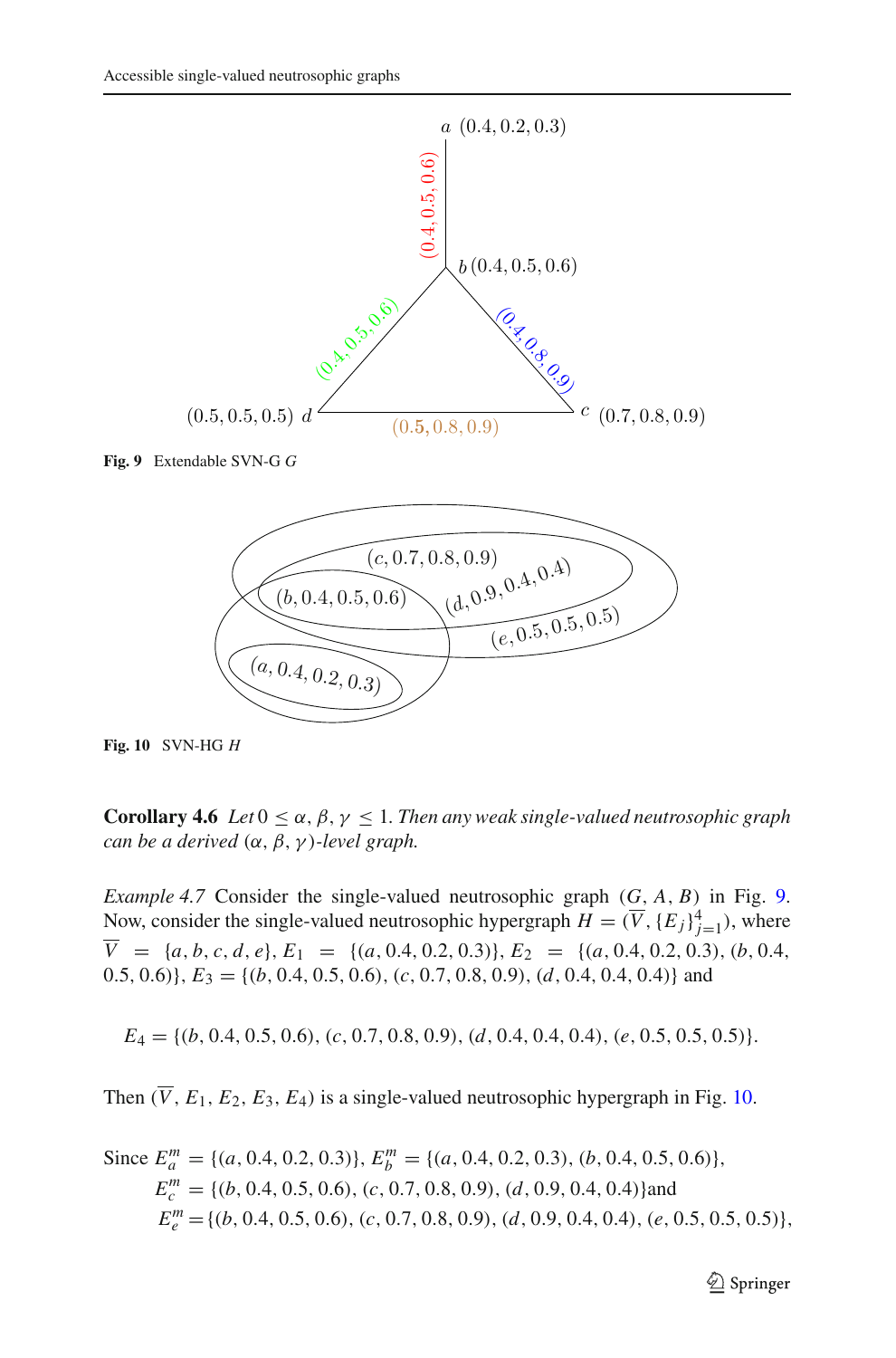

<span id="page-13-1"></span><span id="page-13-0"></span>**Fig. 12** Linear tree  $T_m^l$ 

we get that

$$
\rho((a, 0.4, 0.2, 0.3)) = \{(a, 0.4, 0.2, 0.3)\}, \rho((b, 0.4, 0.5, 0.6)) = \{(b, 0.4, 0.5, 0.6)\},\
$$

$$
\times \rho((c, 0.7, 0.8, 0.9)) = \{(c, 0.7, 0.8, 0.9), (d, 0.9, 0.4, 0.4)\} \text{ and}
$$

$$
\times \rho((e, 0.5, 0.5, 0.5)) = \{(e, 0.5, 0.5, 0.5)\}.
$$

So we obtained the single-valued neutrosophic graph in Fig. [11.](#page-13-0)

Let  $V = \{a_1, a_2, \ldots, a_m\}$ . Then we denote the linear tree on V in Fig. [12](#page-13-1) and denote it by  $T_m^l$ .

**Theorem 4.8** *Let*  $m \in \mathbb{N}$ . *Then linear weak single-valued neutrosophic tree*  $(T_m^l, A, B)$  *is an extendable linear single-valued neutrosophic tree.* 

*Proof* Let  $T_m^l = (V, E)$  be a linear single-valued neutrosophic tree where  $V =$  ${a_1, a_2, \ldots, a_m}$ . Now, consider a single-valued neutrosophic hypergraph  $H =$  $(\overline{V}, {\{E_j\}}_{j=1}^n)$ , where for any  $1 \le i \le m, |E_i| = i, (a_i, T_A(a_i), I_A(a_i), F_A(a_i)) \in$  $E_i, E_i \cap E_{i+1} = \emptyset, |E_{i+1}| - |E_i| = 1$  and for any  $1 \leq j \neq i, i+1 \leq m, E_j \cap E_i = \emptyset$ . It is easy to see that  $|\overline{V}| > |V|$  and  $E_m^m =$ 1  $\leq$  *m*,  $E_j \cap E_i = \emptyset$ . It is easy to see that  $|\overline{V}| > |V|$  and  $E_{a_i}^m =$  $\{(a_i, T_A(a_i), I_A(a_i), F_A(a_i)), (x, T_A(x), I_A(x), F_A(x)) \mid x \in \overline{V}\}\$  which in  $|E_{a_i}^m|$ *i*. It follows that for any  $1 \le i \le m$ ,  $\rho((a_i, T_A(a_i), I_A(a_i), F_A(a_i)))$  =  $\{(a_i, T_A(a_i), I_A(a_i), F_A(a_i))\}$  and

$$
\rho(a_i) * \rho(a_j) = \begin{cases} \rho(\widehat{a_i}, \rho(a_{i'}) & \text{if } i+1 = i', \\ \widehat{\emptyset} & \text{if } i+1 \neq i'. \end{cases}
$$

 $\mathcal{L}$  Springer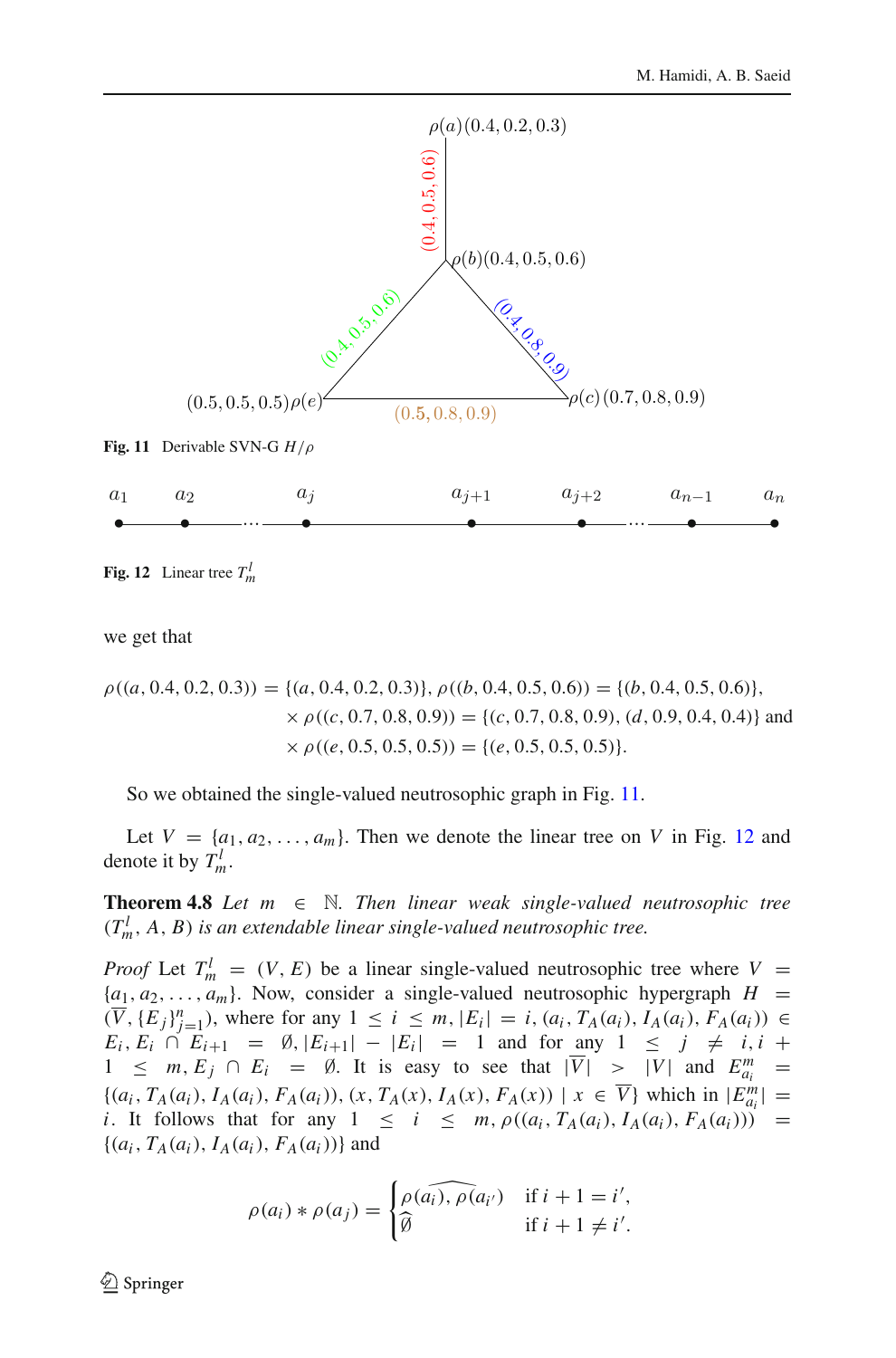<span id="page-14-0"></span>

<span id="page-14-1"></span>Since  $T_m^l = (V, E)$  is a linear single-valued neutrosophic tree, for any  $1 \le i, j \le m$ we get that

$$
T_B(\rho((a_i), \rho((a_i)) = T_B(\{a_i\}, \{a_j\}) = \{T_B(a_i, a_j)\} \leq \{T_A(a_i) \land T_A(a_j)\}
$$
  
=  $\{T_A(a_i)\} \land \{T_A(a_j)\} = T_B(\rho((a_i)) \land T_B(\rho((a_j))).$ 

In a similar way can see that  $I_B(\rho((a_i), \rho((a_i))) \geq I_B(\rho((a_i)) \vee I_B(\rho((a_i)))$ and  $F_B(\rho((a_i), \rho((a_i)) \geq F_B(\rho((a_i)) \vee F_B(\rho((a_j)).$  Since  $(\overline{V}, \{E_j\}_{j=1}^n)/\rho \cong$  $(T_m^l, A, B), (\overline{V}, \{E_j\}_{j=1}^n)/\rho$  is a linear single-valued neutrosophic tree and  $|\overline{V}| > |V|$ we get that  $(T_m^l, A, B)$  is an extendable linear single-valued neutrosophic tree.  $\square$ 

*Example 4.9* Consider the linear single-valued neutrosophic tree  $(T_3^l, A, B)$  in Fig. [13.](#page-14-0)

Now, consider a single-valued neutrosophic hypergraph  $H = (\overline{V}, \{E_j\}_{j=1}^4)$ , where  $\overline{V} = \{a, b, c, d, e\}, E_1 = \{(a, 0.15, 0.25, 0.35)\}, E_2 = \{(a, 0.15, 0.25, 0.35)\}$ (*b*, 0.45, 0.55, 0.65)}, *E*<sup>3</sup> = {(*b*, 0.45, 0.55, 0.65), (*c*, 0.79, 0.89, 0.99), (*d*, 0.75,  $(0.85, 0.95)$ .

Then  $(\overline{V}, E_1, E_2, E_3)$  is the single-valued neutrosophic hypergraph in Fig. [14.](#page-14-1) Since  $E_a^m = \{(a, 0.15, 0.25, 0.35)\}, E_b^m = \{(a, 0.15, 0.25, 0.35), (b, 0.45, 0.55,$ 0.65)} and  $E_d^m = \{(b, 0.45, 0.55, 0.65), (c, 0.79, 0.89, 0.99), (d, 0.75, 0.85, 0.95)\}\,$ we get that  $\rho((a, 0.15, 0.25, 0.35)) = \{(a, 0.15, 0.25, 0.35)\}, \rho((b, 0.45, 0.55, 0.65))$  $= \{(b, 0.45, 0.55, 0.65)\}\$ and  $\rho((d, 0.75, 0.89, 0.99)) = \{(c, 0.75, 0.89, 0.99), (d, 0.99)\}$ 0.75, 0.89, 0.99)}. So we obtain the single-valued neutrosophic graph in Fig. [15.](#page-15-0)

It is clear that  $(\overline{V}, {\{E_j\}}_{j=1}^4)/\rho \cong (T_3^l, A, B)$ .

**Corollary 4.10** *Linear weak single-valued neutrosophic tree*  $(T_m^l, A, B)$  *is an extended if and only if*  $m = 1$  *or*  $m = 2$ *.* 

**Theorem 4.11** *Let*  $n \in \mathbb{N}$ *. Then complete weak single-valued neutrosophic graph* (*Kn*, *A*, *B*) *is an extended complete single-valued neutrosophic graph.*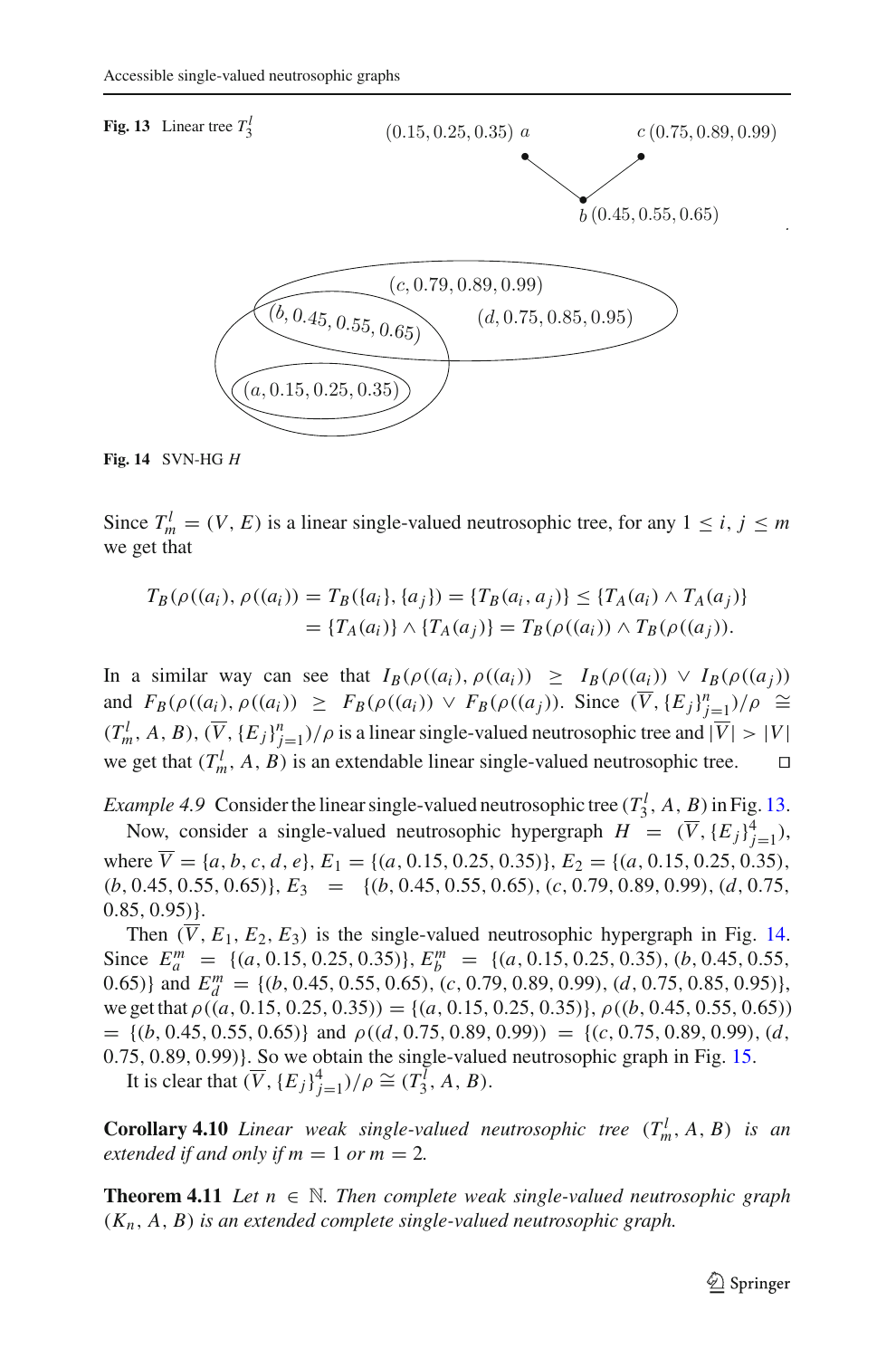

**Fig. 15** Derived linear SVN-T *T<sup>l</sup>* 3

<span id="page-15-0"></span>

<span id="page-15-1"></span>**Fig. 16** Joint complete SVN-HG *K*∗ *n*

*Proof* Let  $G = \{a_1, a_2, \ldots, a_n\}$  and  $(K_n, A, B)$  be a complete single-valued neutrosophic graph. Now, consider the single-valued neutrosophic hypergraph  $H =$  $(\overline{V}, {\{E_j\}}_{j=1}^n)$ , where  $\overline{V} = {a_1, a_2, ..., a_n}$  and for any  $1 \le i \le n, E_i =$  $\{(a_1, T_A(a_1), I_A(a_1), F_A(a_1)), \ldots, (a_i, T_A(a_i), I_A(a_i), F_A(a_i))\}$  in Fig. [16.](#page-15-1)

Since for any  $1 \le i \le n$ ,  $E_i^m = \{(a_1, T_A(a_1), I_A(a_1), F_A(a_1)), \dots, (a_i, T_A(a_i),$ *I<sub>A</sub>*(*a<sub>i</sub>*), *F<sub>A</sub>*(*a<sub>i</sub>*))}, we get that for any  $1 \le i \le n$ ,  $\rho$ ((*a<sub>i</sub>*, *T<sub>A</sub>*(*a<sub>i</sub>*), *I<sub>A</sub>*(*a<sub>i</sub>*), *F<sub>A</sub>*(*a<sub>i</sub>*))) = {(*ai*,

 $T_A(a_i)$ ,  $I_A(a_i)$ ,  $F_A(a_i)$ } and so for any  $1 \leq i \neq j \leq n$ ,  $\rho(a_i) * \rho(a_j) = \rho(\widehat{a_i})$ ,  $\rho(a_j)$ . Since  $(K_n, A, B)$  is a complete single-valued neutrosophic graph, for any  $1 \le i, j \le n$ we get

$$
F_B(\rho((a_i), \rho((a_i)) = F_B(\{a_i\}, \{a_j\}) = \{F_B(a_i, a_j)\} \ge \{F_A(a_i) \vee F_A(a_j)\}
$$
  
=  $\{F_A(a_i)\} \vee \{F_A(a_j)\} = F_B(\rho((a_i)) \vee F_B(\rho((a_j))).$ 

In a similar way can see that  $T_B(\rho((a_i), \rho((a_i))) \leq T_B(\rho((a_i)) \wedge T_B(\rho((a_i)))$  and  $I_B(\rho((a_i), \rho((a_i)) \geq I_B(\rho((a_i)) \vee I_B(\rho((a_j))).$  Hence  $H = (\overline{V}, \{E_j\}_{j=1}^n) \cong$  $(K_n, A, B)$  and since  $\overline{V} = n$ , have  $(K_n, A, B)$  is an extended complete single-valued neutrosophic graph neutrosophic graph.

*Example 4.12* Consider the complete single-valued neutrosophic graph (*K*4, *A*, *B*) in Fig. [17.](#page-16-0) Now, for  $G = \{a, b, c, d\}$ consider single-valued neutrosophic hypergraph  $H = (\overline{V}, \{E_j\}_{j=1}^4)$ , where

$$
E_1 = \{(a, 0.6, 0.8, 0.9)\}, E_2 = \{(a, 0.6, 0.8, 0.9), (b, 0.4, 0.5, 0.6)\},
$$
  

$$
E_3 = \{(a, 0.6, 0.8, 0.9), (b, 0.4, 0.5, 0.6), (c, 0.5, 0.6, 0.7)\}\
$$
and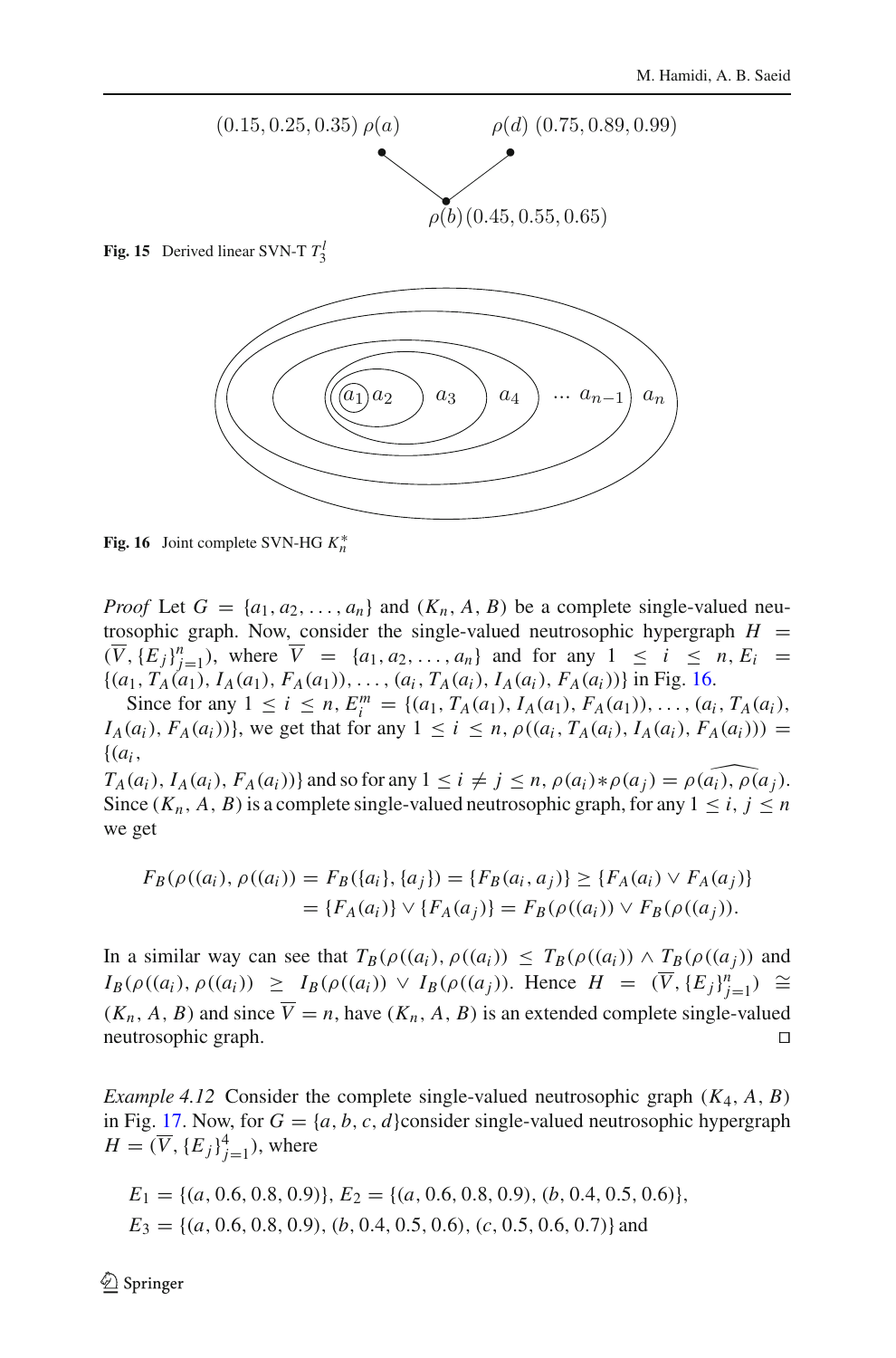

<span id="page-16-0"></span>**Fig. 17** Cycle SVN-G *K*4

<span id="page-16-1"></span>



*E*<sup>4</sup> = {(*a*, 0.6, 0.8, 0.9), (*b*, 0.4, 0.5, 0.6), (*c*, 0.5, 0.6, 0.7), (*d*, 0.7, 0.6, 0.8)}.

Then  $(G, E_1, E_2, E_3, E_4)$  is a hypergraph in Fig. [18.](#page-16-1)

Since  $E_a^m = \{(a, 0.6, 0.8, 0.9)\}, E_b^m = \{(a, 0.6, 0.8, 0.9), (b, 0.4, 0.5, 0.6)\},\$  $E_c^m$  = {(*a*, 0.6, 0.8, 0.9), (*b*, 0.4, 0.5, 0.6), (*c*, 0.5, 0.6, 0.7)} and  $E_d^m$  = {(*a*, 0.6, 0.8, 0.9), (*b*, 0.4, 0.5, 0.6), (*c*, 0.5, 0.6, 0.7), (*d*, 0.7, 0.6, 0.8)}, we get that  $\rho((a, 0.6, 0.8, 0.9)) = \{(a, 0.6, 0.8, 0.9)\}, \rho((b, 0.4, 0.5, 0.6))$  $= \{(b, 0.4, 0.5, 0.6)\}, \rho((c, 0.5, 0.6, 0.7)) = \{(c, 0.5, 0.6, 0.7)\}$  and  $\times \rho((d, 0.7, 0.6, 0.8)) = \{(d, 0.7, 0.6, 0.8)\}.$ 

So we obtain the single-valued neutrosophic graph in Fig. [19.](#page-17-0) It is clear that  $(\overline{V}, {\{E_j\}}_{j=1}^4)/\rho \cong (K_4, A, B).$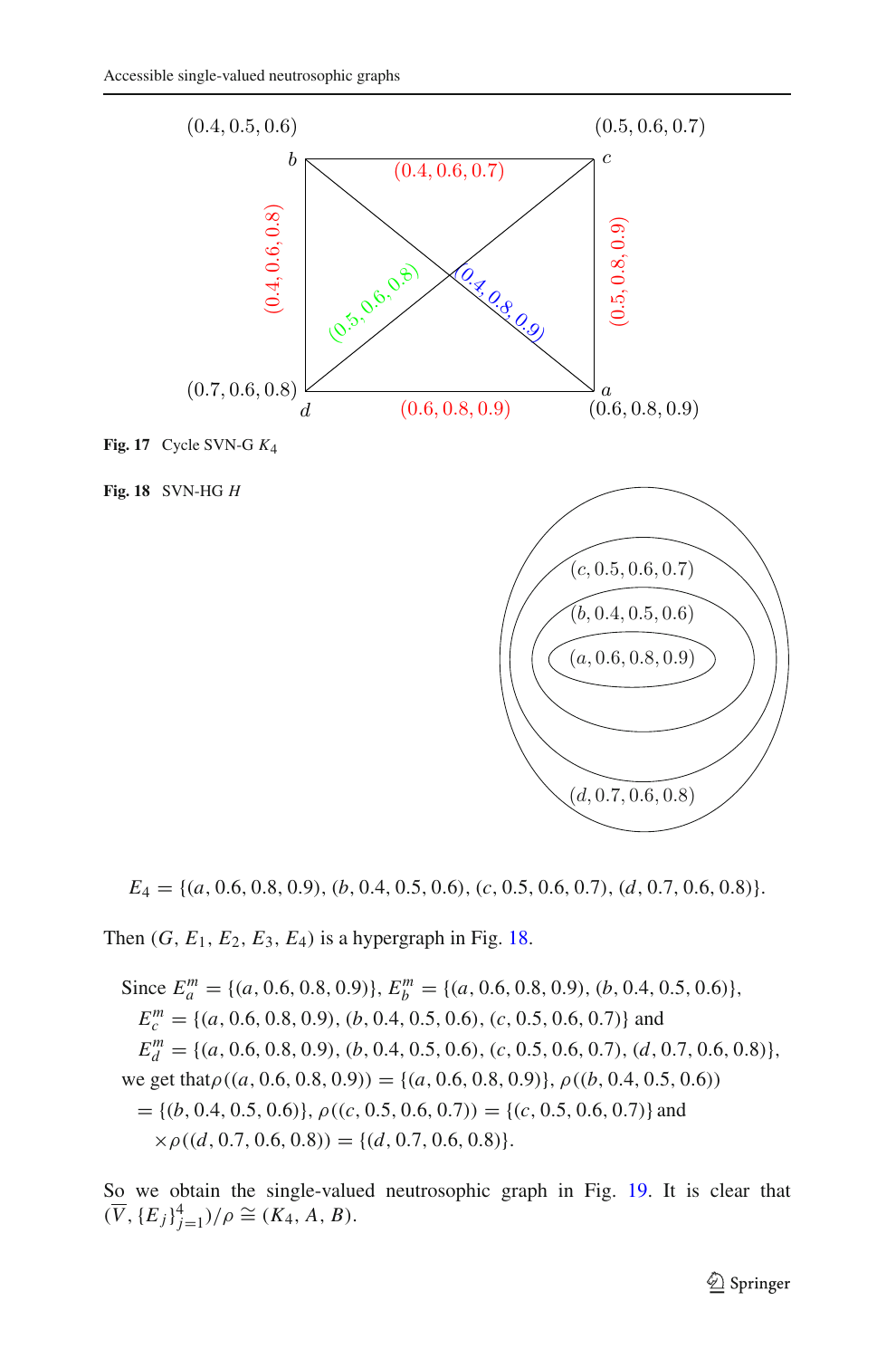

<span id="page-17-0"></span>**Fig. 19** Derivable complete *K*4

**Corollary 4.13** *Let*(*G*, *A*, *B*) *be a weak single-valued neutrosophic graph.*(*G*, *A*, *B*) *is an extended single-valued neutrosophic graph if and only if is a* (*G*, *A*, *B*) *be a complete weak single-valued neutrosophic graph.*

**Theorem 4.14** *Let*  $m, n \in \mathbb{N}$ *. Then complete weak single-valued neutrosophic bigraph* (*Km*,*n*, *A*, *B*) *is an extendable complete single-valued neutrosophic bigraph.*

*Proof* Let  $V = V \cup V' = \{a_1, a_2, ..., a_m, a'_1, a'_2, ..., a'_n\}$  and  $(K_{m,n}, V \cup V', A, B)$ be a complete single-valued neutrosophic bigraph. Consider hypergraph  $H =$  $(\overline{V}, {\{E_i\}}_{i=1}^m \cup {\{E'_j\}}_{j=1}^n)$ , where  $\overline{V}$  is set of all vertices of hyperedges of *H*, for any 1 ≤  $i \leq m, 1 \leq j \leq n, a_i \in E_i, a'_j \in E'_j, |E_{i+1}| = |E_i| + 1, |E'_1| = |E_m| + 1, |E'_{j+1}| =$  $|E'_j|+1, \bigcap_{i=1}^m$  $\sum_{i=1}^{m} E_i = \emptyset, \bigcap_{j=1}^{n}$ *j*=1  $E'_j = \emptyset$  and for any  $1 \le i \le m, 1 \le j \le n, E_i \cap E'_j \ne$ Ø. By definition for any  $1 \le i \le m, 1 \le j \le n, E_i^m = E_i, E_j^m = E_j^j, ρ(a_i) = E_i$ and  $\rho(a'_j) = E'_j$ . Hence for any  $1 \le i \le m$  and  $1 \le j \le n$  we obtain

$$
\rho(x) * \rho(y) = \begin{cases} \rho(\widehat{x}), \rho(y) & \text{if } \{x, y\} = \{a_i, a'_j\}, \\ \widehat{\emptyset} & \text{otherwise.} \end{cases}
$$

Thus  $H = (\overline{V}, \{E_i\}_{i=1}^m \cup \{E'_j\}_{j=1}^n) \cong K_{m,n}$ .

Let  $\overline{V}$  = { $(a_i, T_A(a_i), I_A(a_i), F_A(a_i))$ } $\sum_{i=1}^m \bigcup \{(b_r, T_A(b_r), I_A(b_r), F_A(b_r))\}_{r=1}^l$  $\bigcup \{(a'_j, T_A(a'_j), I_A(a'_j), F_A(a'_j))\}_{j=1}^n \bigcup \{(b'_s, T_A(b'_s), I_A(b'_s), F_A(b'_s))\}_{s=1}^p$ , such that for any  $1 \le i \le m, 1 \le r \le l, 1 \le j \le n, 1 \le s \le p, T_A(a_i) \le$  $T_A(b_r), I_A(a_i) \geq I_A(b_r), F_A(a_i) \geq F_A(b_r), T_A(a'_j) \leq T_A(b'_s), I_A(a'_j) \geq I_A(b'_s)$ and  $F_A(a'_j) \ge F_A(b'_s)$ . It is easy to see that for any  $1 \le i \le m, 1 \le j \le n$  we get that,

$$
T_{\rho(E_i)}(\rho(a_i)) = T_{E_i}(a_i), I_{\rho(E_i)}(\rho(a_i)) = I_{E_i}(a_i),
$$
  
\n
$$
F_{\rho(E_i)}(\rho(a_i)) = F_{E_i}(a_i), T_{\rho(E'_j)}(\rho(a'_j)) = T_{E'_j}(a_j),
$$
  
\n
$$
I_{\rho(E'_j)}(\rho(a'_j)) = I_{E'_j}(a'_j) \text{ and}
$$

 $\textcircled{2}$  Springer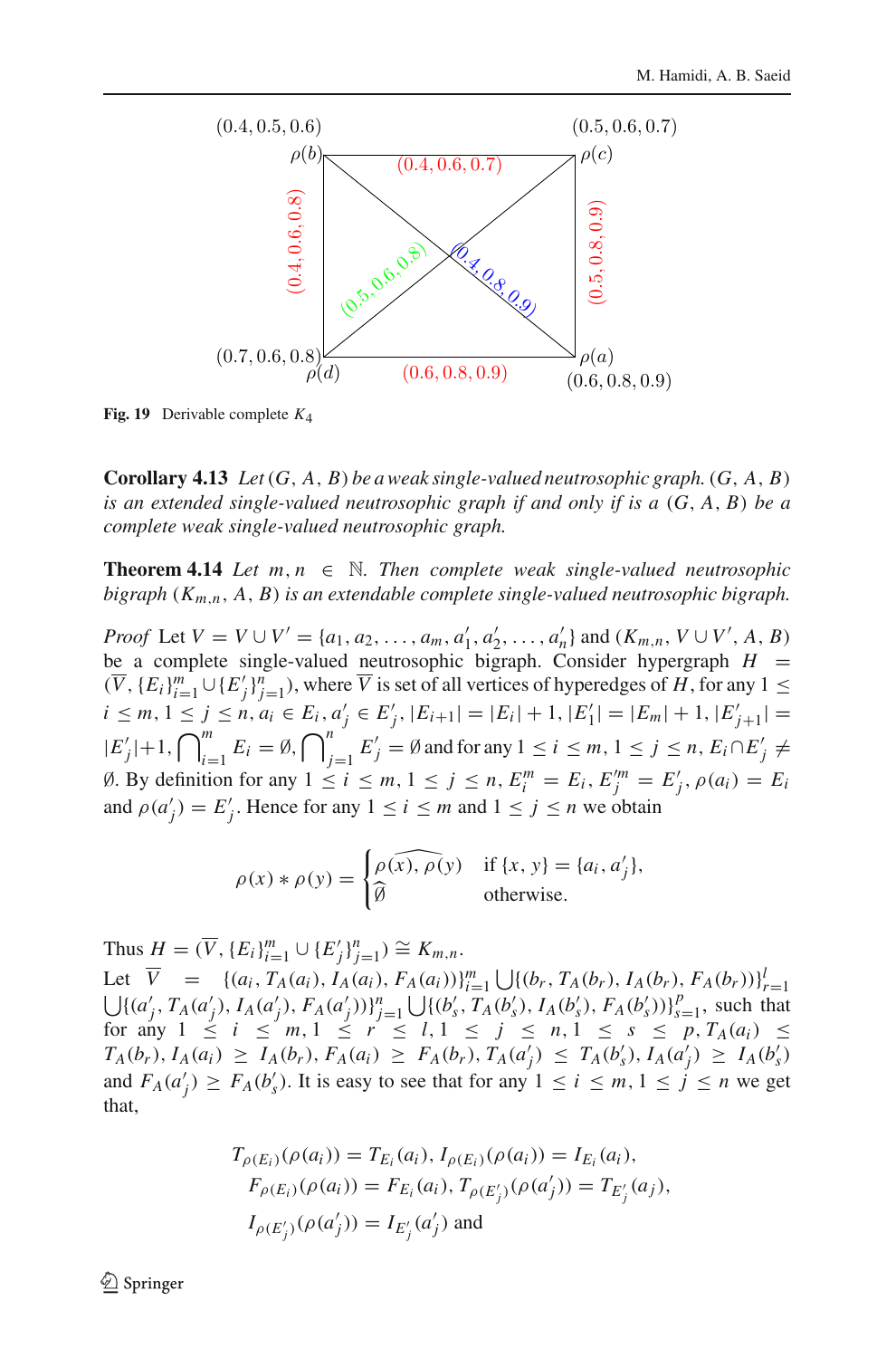

**Fig. 20** Cycle SVN-G *K*4

<span id="page-18-0"></span>

<span id="page-18-1"></span>**Fig. 21** SVN-HG *H*

$$
F_{\rho(E'_{j})}(\rho(a'_{j})) = F_{E'_{j}}(a'_{j}).
$$

 $\text{Moreover, } T_{\rho(E_i)}(\rho(a_i), \rho(a'_j))$  ≤  $T_{E_i}(a_i)$  ∧  $T_{E'_j}(a'_j)$ ,  $I_{\rho(E_i)}(\rho(a_i), \rho(a'_j))$  ≥  $I_{E_i}(a_i) \wedge I_{E'_j}(a'_j)$  and  $F_{\rho(E_i)}(\rho(a_i), \rho(a'_j)) \geq F_{E_i}(a_i) \wedge F_{E'_j}(a'_j)$ . It follows that  $H/\rho$  is a complete single-valued neutrosophic bigraph.

*Example 4.15* Consider the complete single-valued neutrosophic bigraph  $(K_{2,2}, A, B)$  in Fig. [20.](#page-18-0) Now, consider single-valued neutrosophic hypergraph  $H =$  $(\overline{V}, {\{E_j\}}_{j=1}^4)$  in Fig. [21.](#page-18-1) By the following computations,

 $E_a^m$  = {(*a*, 0.3, 0.4, 0.5), (*b*<sub>1</sub>, 0.2, 0.1, 0.6)},  $E_b^m = \{(b, 0.8, 0.2, 0.3), (b_2, 0.7, 0.1, 0.2), (b_3, 0.9, 0.3, 0.1)\},\$  $E_c^m$  = {(*c*, 0.4, 0.5, 0.7), (*a*, 0.3, 0.4, 0.5), (*b*<sub>2</sub>, 0.7, 0.1, 0.2), (*b*<sub>3</sub>, 0.9, 0.3, 0.1)} and  $E_d^m$  = {(*d*, 0.9, 0.8, 0.4), (*b*<sub>5</sub>, 0.4, 0.6, 0.7), (*b*<sub>4</sub>, 0.3, 0.7, 0.6), (*b*<sub>1</sub>, 0.2, 0.1, 0.6),  $\times$ (*b*, 0.8, 0.2, 0.3)},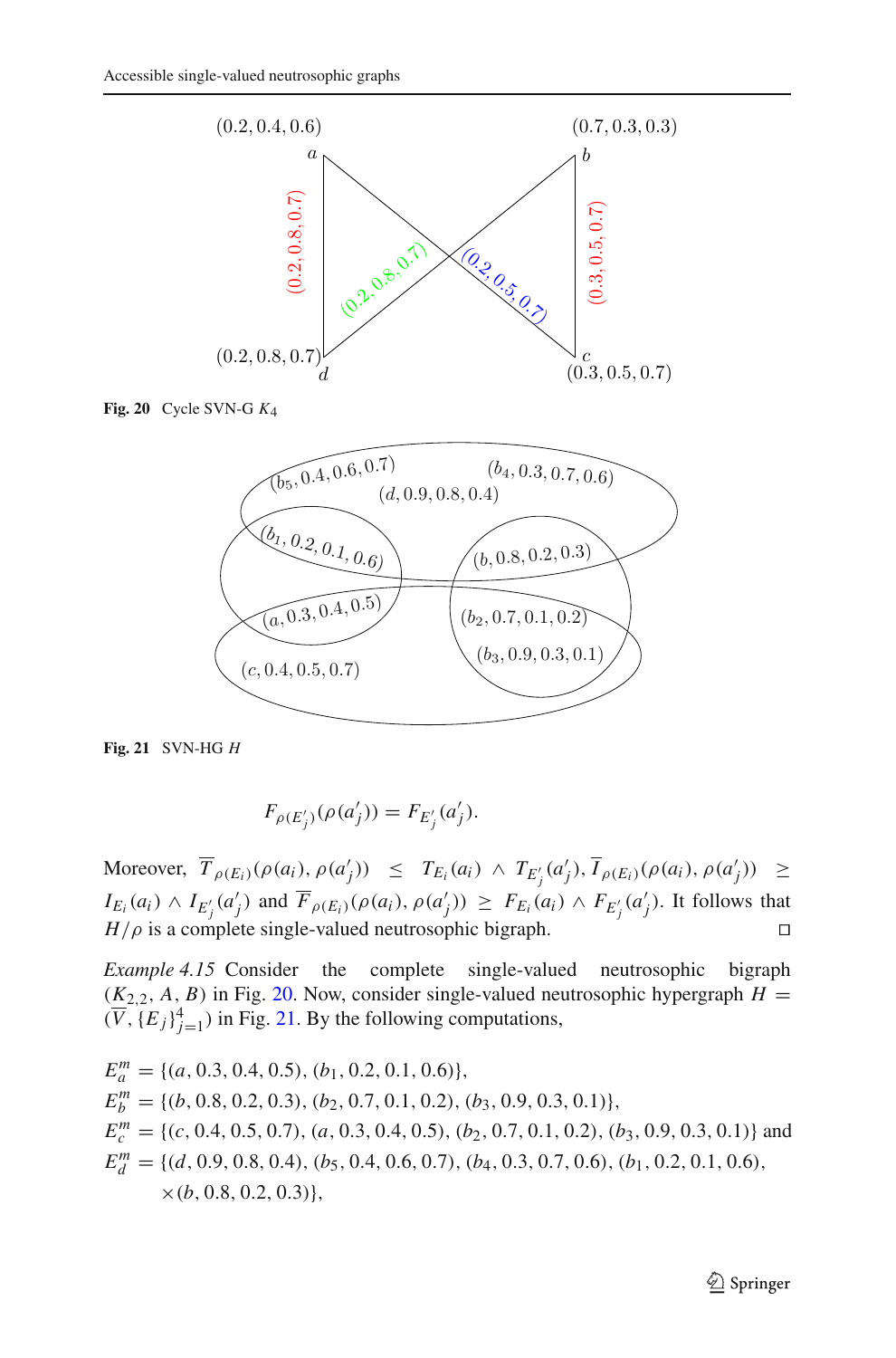

<span id="page-19-0"></span>**Fig. 22** Derivable complete SVN-G  $K_2$  2

we get that,

$$
\rho((a, 0.2, 0.4, 0.6)) = \{(a, 0.3, 0.4, 0.5), (b_1, 0.2, 0.1, 0.6)\},
$$
  
\n
$$
\rho((b, 0.7, 0.3, 0.3)) = \{(b, 0.8, 0.2, 0.3), (b_2, 0.7, 0.1, 0.2), (b_3, 0.9, 0.3, 0.1)\},
$$
  
\n
$$
\rho((c, 0.3, 0.5, 0.7)) = \{(c, 0.4, 0.5, 0.7), (a, 0.3, 0.4, 0.5), (b_2, 0.7, 0.1, 0.2), \times (b_3, 0.9, 0.3, 0.1)\}\nand in a similar way,\n
$$
\rho((d, 0.2, 0.8, 0.7)) = \{(d, 0.9, 0.8, 0.4), (b_5, 0.4, 0.6, 0.7), (b_4, 0.3, 0.7, 0.6), \times (b_1, 0.2, 0.1, 0.6), (b, 0.8, 0.2, 0.3)\}.
$$
$$

So we obtain the single-valued neutrosophic graph in Fig. [22.](#page-19-0) It is clear that  $(\overline{V}, {\{E_j\}}_{j=1}^4)/\rho \cong (K_{2,2}, A, B).$ 

**Corollary 4.16** *Let*  $(K_{m,n}, A, B)$  *be a complete weak single-valued neutrosophic bigraph. Then* (*Km*,*n*, *A*, *B*) *is an extended complete weak single-valued neutrosophic bigraph if and only if*  $m = n = 1$ .

### **5 An applications of accessible single-valued neutrosophic (hyper)graphs in complex networks**

In this section, we describe some applications of accessible single-valued neutrosophic graphs.

The study of complex networks play a main role in the important area of multidisciplinary research involving physics, chemistry, biology, social sciences, and information sciences. These systems are commonly represented by means of simple or directed graphs that consist of sets of nodes representing the objects under investigation, e.g., people or groups of people, molecular entities, computers, etc., joined together in pairs by links if the corresponding nodes are related by some kind of relationship. These networks include the internet, the world wide web, social networks, information networks, neural networks, food webs, and protein–protein interaction networks. In some cases the use of simple or directed graphs to represent complex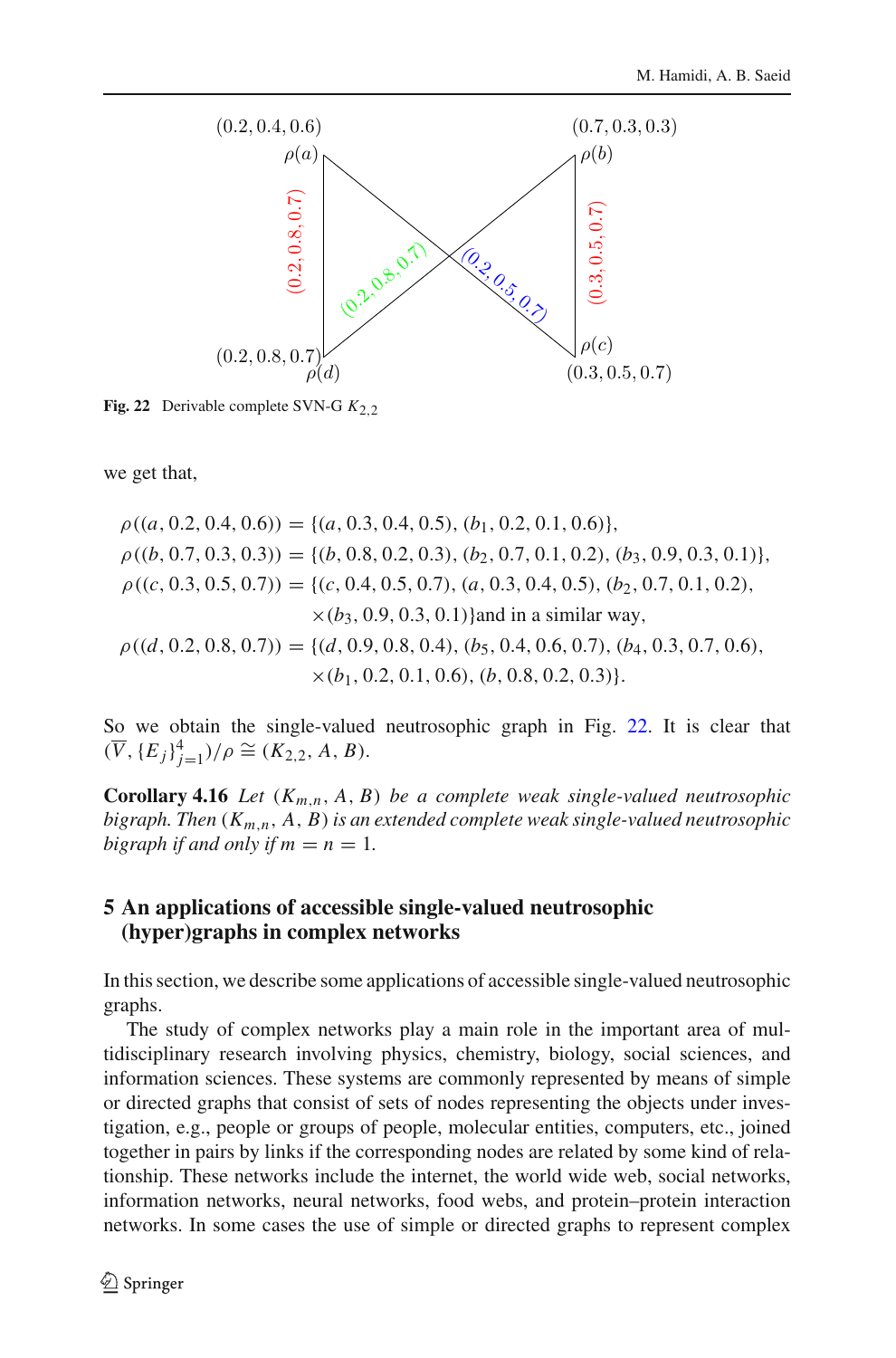networks does not provide a complete description of the real-world systems under investigation. For instance, in a collaboration network represented as a simple graph, we only know whether scientists have collaborated or not, but we can not know whether three or more authors linked together in the network were coauthors of the same paper or not. A possible solution to this problem is to represent the collaboration network as a bipartite graph in which a disjoint set of nodes represents papers and another disjoint set represents authors. However, in this case the homogeneity in the definition of nodes is lost, because we have certain nodes that represent papers and others that represent authors. In the study of connectivity, clustering and other topological properties, this distinction between two classes of nodes with completely different interpretations may lead to artifacts in the data.

A natural way of representing these systems is to use the hypergraphs. In the hypergraphs, hyper-edges can relate groups of more than two nodes. Thus, we can represent the collaboration network as a hypergraph in which nodes represent authors and hyperedges represent the groups of authors that have published papers together. Despite the fact that complex weighted networks have been covered in some detail in the physical literature, there are no reports on the use of hypergraphs to represent complex systems. Consequently, we will formally introduce the hypergraph concept as a generalization for representing complex networks and will call them complex hyper-networks. The hypergraph concept includes, as particular cases, a wide variety of other mathematical structures that are appropriate for the study of complex networks. Since still these representations are unsuccessful to deal with all the competitions of the world, for that purpose SVN-HG are introduced. Now, we discuss applications of SVN-HG to study the competition along with algorithms. The SVN-G have many utilizations in different areas, where by using the especial equivalence relations, we connect SVN-G and SVN-HG. We will first show some examples of complex systems for which hypergraph representation is necessary.

*Example 5.1* In social networks nodes represent people or groups of people, normally called actors, that are connected by pairs according to some pattern of contact or interactions between them. Such patterns can be of friendship, collaboration, business relationships, etc. There are some cases in which hypergraph representations of the social network are indispensable. Let  $X = \{a_1, a_2, a_3, a_4, a_5, a_6, a_7\}$  be a society and  $a_1, a_2, a_3, a_4, a_5, a_6, a_7$  be names of its people. These people create some groups as  $E_1 = \{a_1, a_2, a_3\}, E_2 = \{a_4, a_3\}$  and  $E_1 = \{a_4, a_5, a_6, a_7\}.$  Let, the degree of contribution in the business relationships of  $a_1$  is 10/100, degree of indeterminacy of contribution is 0/100 and degree of false-contribution is 15/100, i.e. the truth-membership, indeterminacy-membership and falsity-membership values of the vertex human is  $(0.1, 0, 0.15)$ . The likeness, indeterminacy and dislikeness of contribution in the business relationships this society is shown in the Table [1.](#page-21-0)

Consider the social complex network  $H = (\{a_1, a_2, a_3, a_4, a_5, a_6, a_7\}, \{E_1, E_2, a_6, a_7\})$ *E*<sub>3</sub>}) in Fig. [23.](#page-21-1) Since

$$
E_{a_1}^m = E_{a_2}^m = \{(a_1, 0.1, 0.05, 0.15), (a_2, 0.2, 0.21, 0.25), (a_3, 0.3, 0.05, 0.35)\},
$$
  
\n
$$
E_{a_3}^m = E_{a_4}^m = \{(a_3, 0.3, 0.05, 0.35), (a_4, 0.4, 0.42, 0.45)\}
$$
 and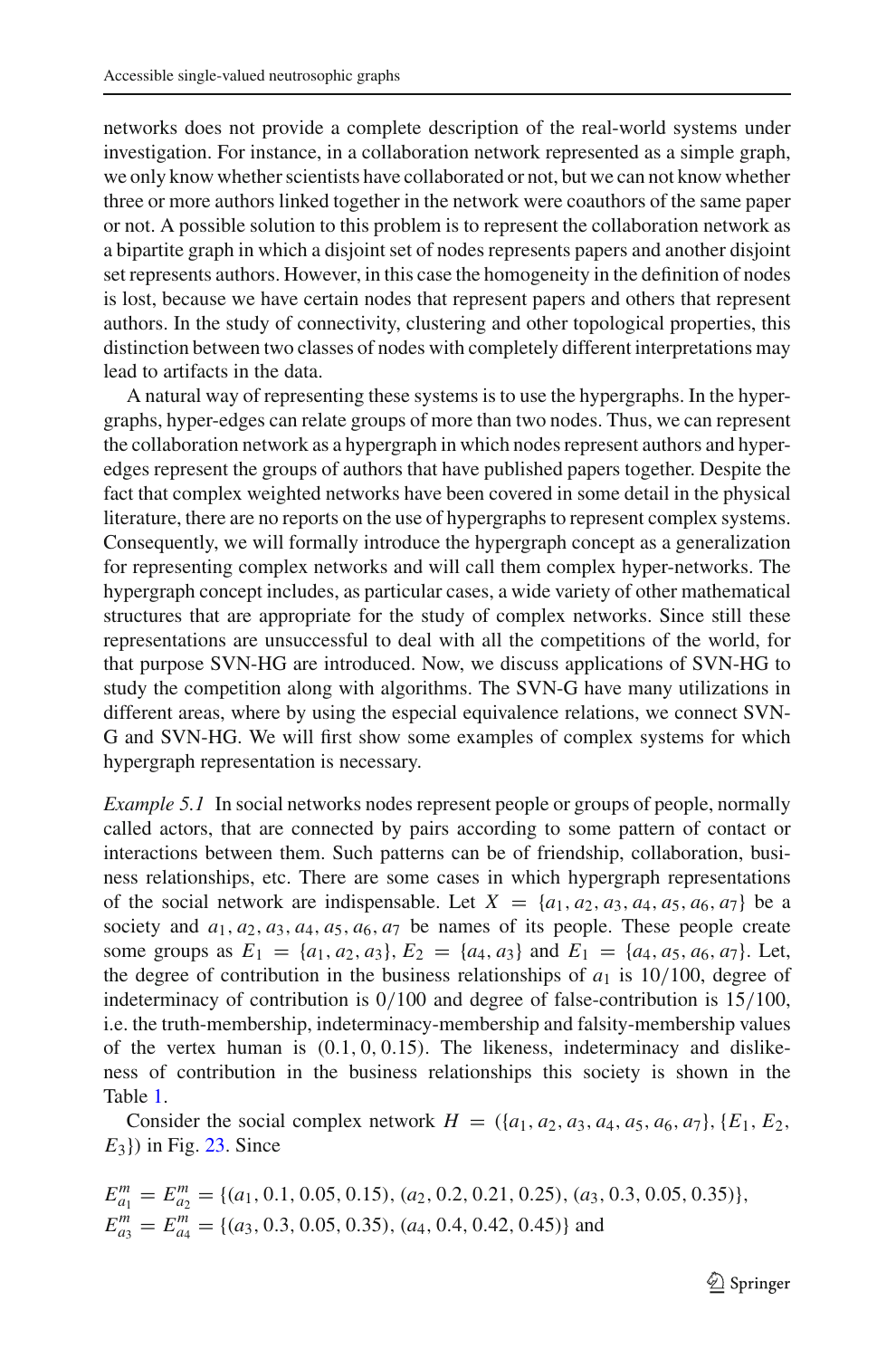| People         | Truth-membership | Indeterminacy-membership | Falsity-membership |  |
|----------------|------------------|--------------------------|--------------------|--|
| $a_1$          | 0.1              | 0.05                     | 0.15               |  |
| $a_2$          | 0.2              | 0.21                     | 0.25               |  |
| $a_3$          | 0.3              | 0.05                     | 0.35               |  |
| $a_4$          | 0.4              | 0.42                     | 0.45               |  |
| a <sub>5</sub> | 0.5              | 0.05                     | 0.55               |  |
| a <sub>6</sub> | 0.6              | 0.62                     | 0.65               |  |
| a <sub>7</sub> | 0.7              | 0.72                     | 0.75               |  |
|                |                  |                          |                    |  |

<span id="page-21-0"></span>**Table 1** Likeness, indeterminacy and dislikness of a social network



#### **Fig. 23** Social complex network

<span id="page-21-1"></span>
$$
(0.1, 0.21, 0.25) \rho(a_1) \qquad (0.1, 0.72, 0.75) \qquad \rho(a_5) (0.5, 0.72, 0.75)
$$
\n
$$
(0.1, 0.42, 0.45) \qquad (0.3, 0.72, 0.75)
$$
\n
$$
\rho(a_3) (0.3, 0.42, 0.45)
$$

<span id="page-21-2"></span>**Fig. 24** Social network

 $E_{a_5}^m = E_{a_6}^m = E_{a_7}^m = \{(a_4, 0.4, 0.42, 0.45), (a_5, 0.5, 0.05, 0.55), (a_6, 0.6, 0.62, 0.65),$  $\times$ (*a*<sub>7</sub>, 0.7, 0.72, 0.75)},

we get that

$$
\rho((a_1, 0.1, 0.05, 0.15)) = \{(a_1, 0.1, 0.21, 0.35), (a_2, 0.1, 0.21, 0.35)\},
$$
  
\n
$$
\rho(a_3, 0.3, 0.05, 0.35)) = \{(a_3, 0.3, 0.42, 0.45), (a_4, 0.3, 0.42, 0.45)\} \text{ and }
$$
  
\n
$$
\rho((a_5, 0.4, 0.72, 0.75)) = \{(a_5, 0.4, 0.72, 0.75), (a_6, 0.4, 0.72, 0.75), (a_7, 0.4, 0.72, 0.75)\}
$$

So we obtain the single-valued neutrosophic graph in Fig. [24.](#page-21-2) By Fig. [24,](#page-21-2) for society *X*, we have 3 representatives  $\rho(a_1)$ ,  $\rho(a_2)$  and  $\rho(a_3)$  where the likeness, indeterminacy and dislikeness of contribution in the business relationships of group of this society is shown in the Table [2.](#page-22-0)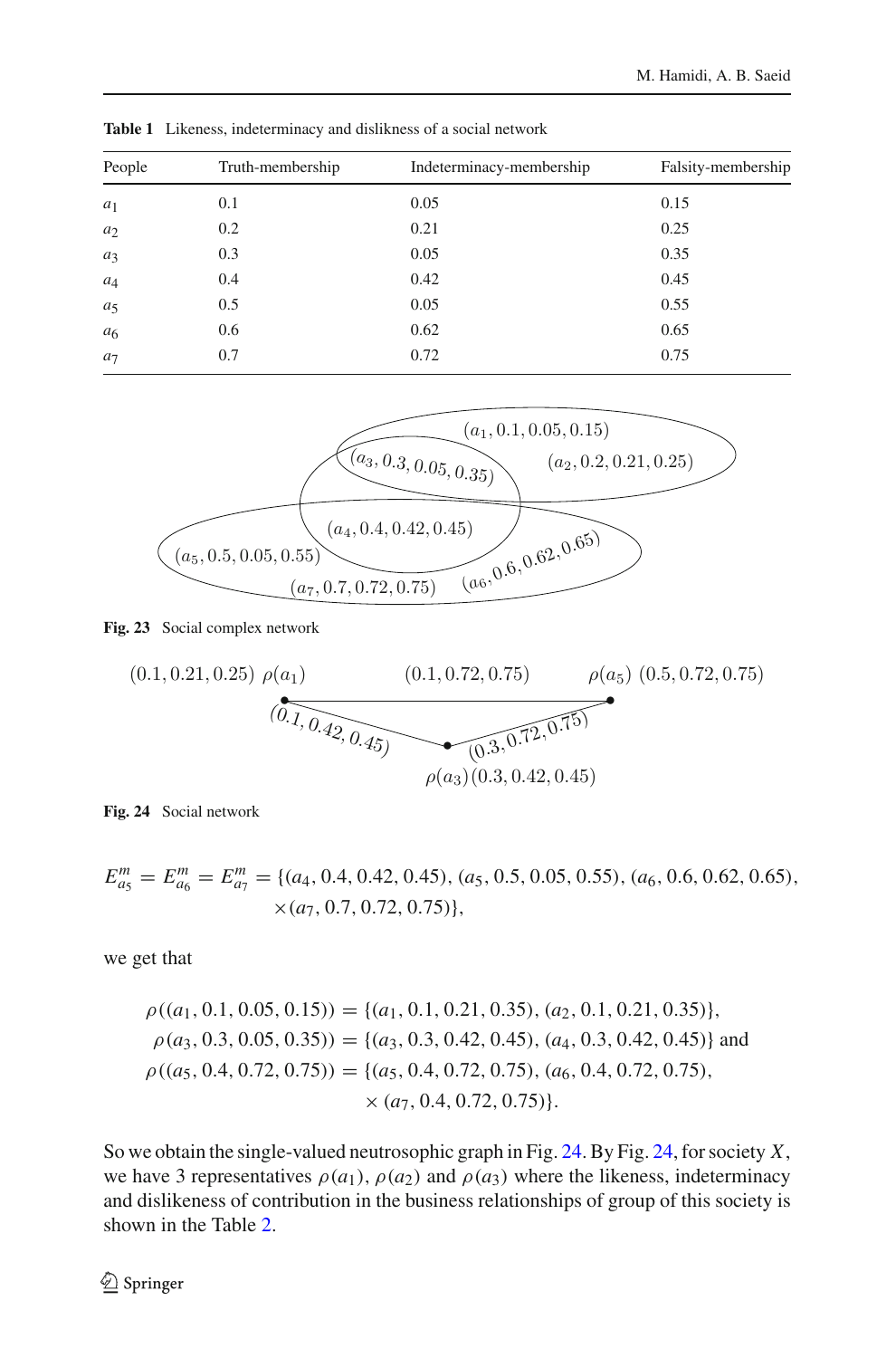| Group representative | Group representative | Truth | Indeterminacy | Falsity |
|----------------------|----------------------|-------|---------------|---------|
| $\rho(a_1)$          | $\rho(a_5)$          | 0.1   | 0.72          | 0.75    |
| $\rho(a_1)$          | $\rho(a_3)$          | 0.1   | 0.42          | 0.45    |
| $\rho(a_3)$          | $\rho(a_5)$          | 0.3   | 0.72          | 0.75    |

<span id="page-22-0"></span>**Table 2** Likeness, indeterminacy and dislikness of SVN-G

<span id="page-22-1"></span>**Table 3** Likeness, indeterminacy and dislikness of social networks

| People           | Truth-membership | Indeterminacy-membership | Falsity-membership |  |
|------------------|------------------|--------------------------|--------------------|--|
| $\boldsymbol{a}$ | 0.6              | 0.5                      | 0.4                |  |
| a'               | 0.1              | 0.2                      | 0.3                |  |
| $\boldsymbol{b}$ | 0.2              | 0.3                      | 0.4                |  |
| $b^{\prime}$     | 0.3              | 0.2                      | 0.1                |  |
| $\boldsymbol{c}$ | 0.8              | 0.9                      | 0.05               |  |
| $\boldsymbol{d}$ | 0.9              | 0.8                      | 0.7                |  |
| d'               | 0.5              | 0.6                      | 0.7                |  |
| $\epsilon$       | 0.4              | 0.5                      | 0.6                |  |
| $\int f$         | 0.7              | 0.8                      | 0.9                |  |
| g                | 0.99             | 0.05                     | 0.9                |  |

*Example 5.2* Trophic relations in ecological systems are normally represented through the use of food webs, which are oriented graphs (digraphs) whose nodes represent species and links represent trophic relations between species. Another way of representing food webs is by means of competition graphs, which have the same set of nodes as the food web but in which two nodes are connected if, and only if, the corresponding species compete for the same prey in the food web. In the competition graph we can only know if two linked species have some common prey, but we can not know the composition of the whole group of species that compete for common prey. In order to solve this problem a competition hypergraph has been proposed in which nodes represent species in the food web and hyper-edges represent groups of species that compete for common prey. It has been shown that in many cases competition hyper-networks yield a more detailed description of the predation relations among the species in the food web than competition graphs. Let  $X = \{a, a', b, b', c, d, d', e, f, g\}$  be a ecological system and *a*, *a'*, *b*, *b'*, *c*, *d*, *d'*, *e*, *f*, *g* be species. These species create some groups species as  $E_1 = \{a, a'\}, E_2 = \{a, b', b\}, E_3 = \{b, c, d', d\}$  and  $E_4 = \{d, g, f, e, a'\}.$ Let, the degree of contribution in the business relationships of *a* is 60/100, degree of indeterminacy of contribution is 50/100 and degree of false-contribution is 40/100, i.e. the truth-membership, indeterminacy-membership and falsity-membership values of the vertex human is (0.6, 0.5, 0.4). The likeness, indeterminacy and dislikeness of contribution in the business relationships this society is shown in the Table [3.](#page-22-1)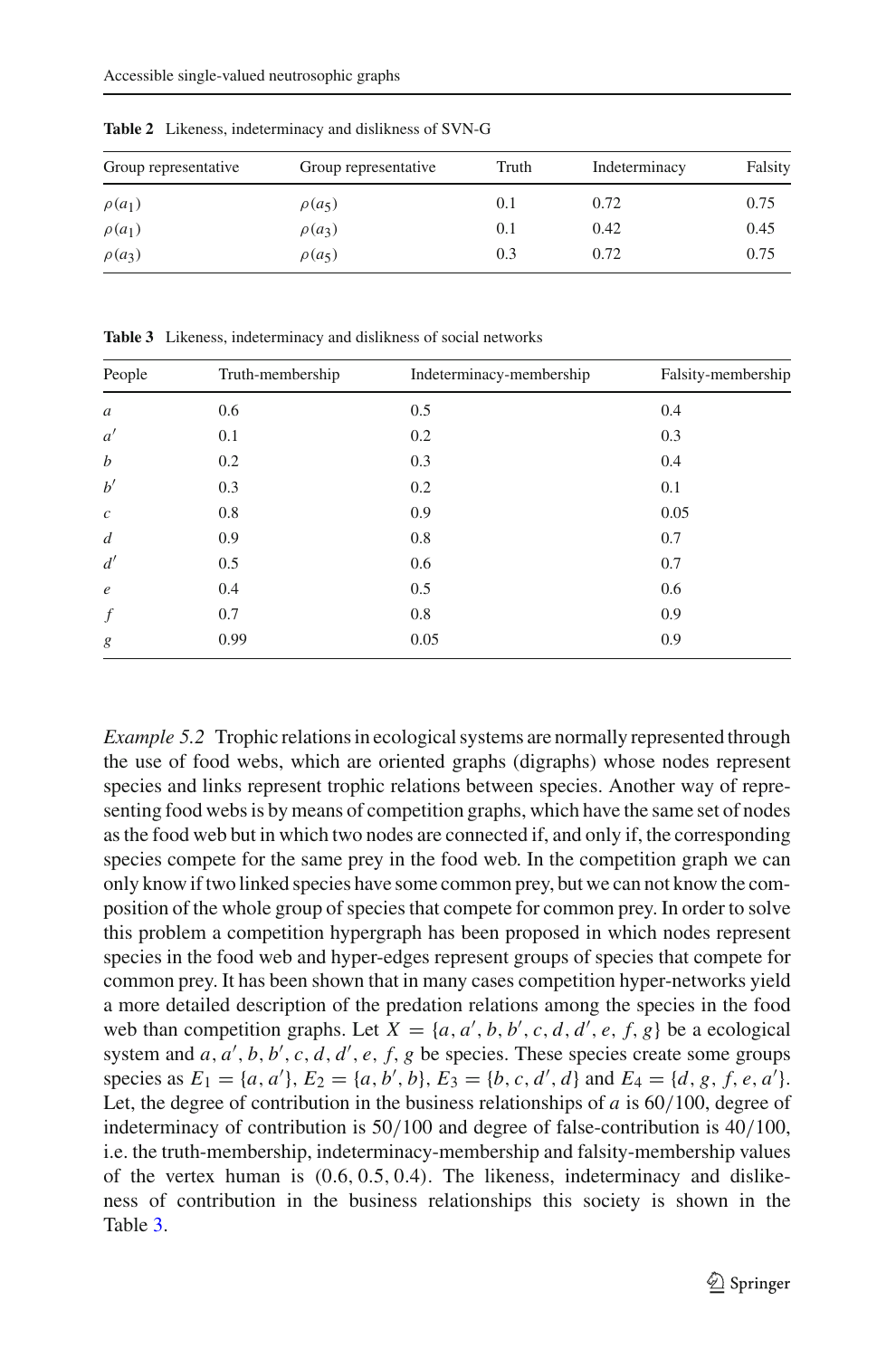

<span id="page-23-0"></span>**Fig. 25** Food competition hyper-network

Consider the food competition hyper-network is illustrated in Fig. [25.](#page-23-0) Since

$$
E_a^m = E_{a'}^m = \{(a, 0.6, 0.5, 0.4), (a', 0.1, 0.2, 0.3)\},
$$
  
\n
$$
E_b^m = E_{b'}^m = \{(a, 0.6, 0.5, 0.4), (b, 0.2, 0.3, 0.4), (b', 0.3, 0.2, 0.1)\}\
$$
and  
\n
$$
E_c^m = E_d^m = E_{d'}^m = \{(b, 0.2, 0.3, 0.4), (c, 0.8, 0.9, 0.05), (d, 0.9, 0.8, 0.7),
$$
  
\n
$$
\times (d', 0.5, 0.6, 0.7)\},
$$
and  
\n
$$
E_e^m = E_f^m = E_g^m = \{(d, 0.9, 0.8, 0.7), (e, 0.4, 0.5, 0.6), (f, 0.7, 0.8, 0.9),
$$
  
\n
$$
\times (g, 0.99, 0.05, 0.9), (a', 0.1, 0.2, 0.3)\},
$$

we get that

$$
\rho((a, 0.1, 0.5, 0.4)) = \{(a, 0.1, 0.5, 0.4), (a', 0.1, 0.5, 0.4)\},
$$
  
\n
$$
\rho(b, 0.2, 0.3, 0.4)) = \{(b, 0.2, 0.3, 0.4), (b', 0.2, 0.3, 0.4)\}
$$
  
\n
$$
\rho((c, 0.5, 0.9, 0.7)) = \{(c, 0.5, 0.9, 0.7), (d, 0.5, 0.9, 0.7), (d', 0.5, 0.9, 0.7)\}
$$
 and  
\n
$$
\rho((e, 0.4, 0.8, 0.9)) = \{(e, 0.4, 0.8, 0.9), (f, 0.4, 0.8, 0.9), (g, 0.4, 0.8, 0.9)\}.
$$

So we obtain the single-valued neutrosophic graph in Fig. [26.](#page-24-0) By Fig. [26,](#page-24-0) for society *X*, we have 4 representatives  $\rho(a)$ ,  $\rho(b)$ ,  $\rho(c)$  and  $\rho(e)$  where the likeness, indeterminacy and dislikeness of trophic relations between species of group of this society is shown in the Table [4.](#page-24-1)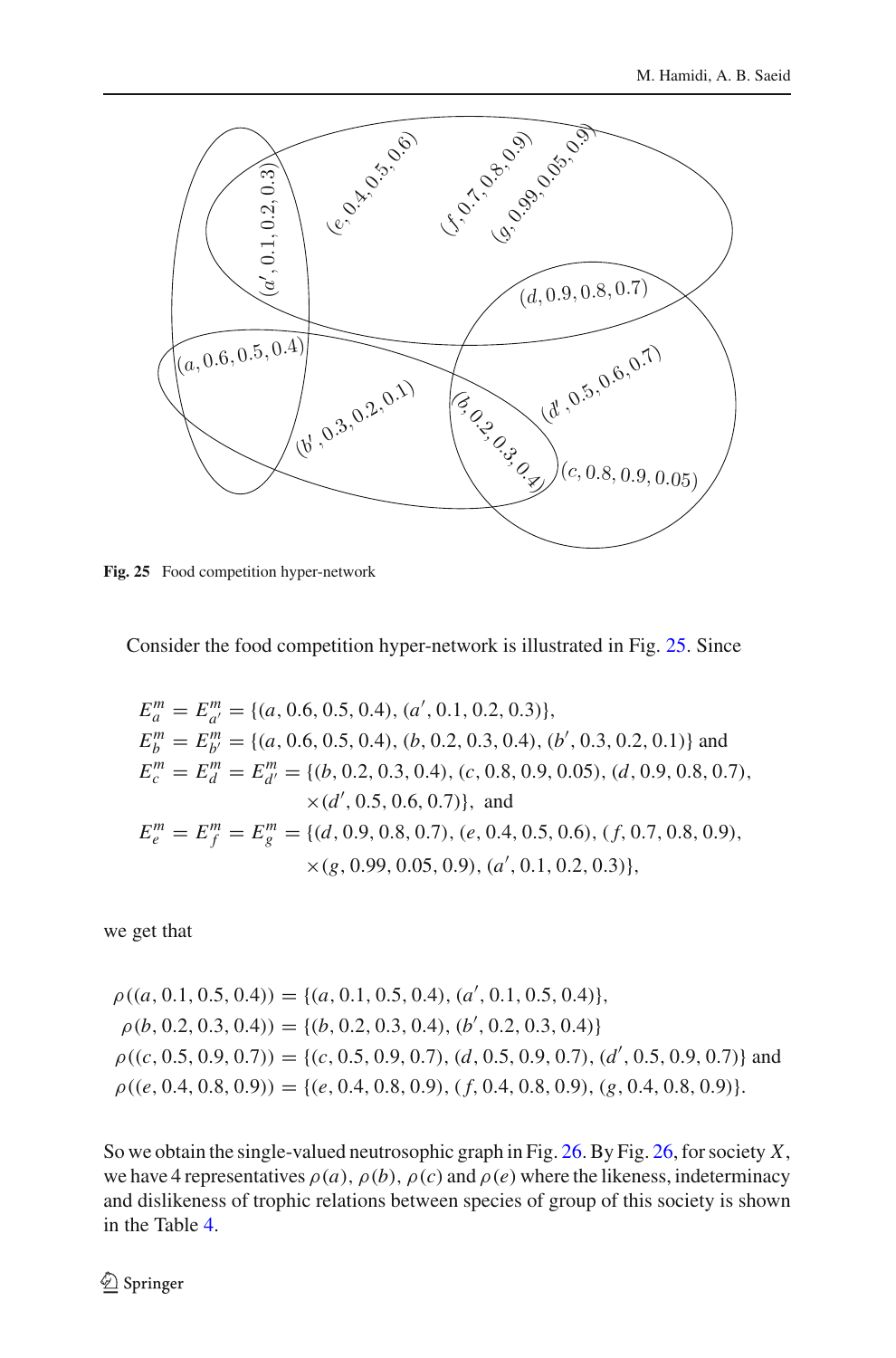

<span id="page-24-0"></span>**Fig. 26** Food web

<span id="page-24-1"></span>

| Group representative | Group representative | Truth | Indeterminacy | Falsity |
|----------------------|----------------------|-------|---------------|---------|
| $\rho(a)$            | $\rho(b)$            | 0.1   | 0.5           | 0.4     |
| $\rho(a)$            | $\rho(c)$            | 0.1   | 0.9           | 0.7     |
| $\rho(b)$            | $\rho(e)$            | 0.2   | 0.8           | 0.9     |
| $\rho(c)$            | $\rho(e)$            | 0.4   | 0.9           | 0.9     |

**Table 4** Likeness, indeterminacy and dislikness of SVN-G

# **6 Conclusion**

The current paper has considered the notion of single-valued neutrosophic hypergraph, single-valued neutrosophic graph and by introducing weak single-valued neutrosophic graph, we have established a relation between them. Also:

- (i) Any weak single-valued neutrosophic graph is a derived single-valued neutrosophic graph.
- (ii) Every linear weak single-valued neutrosophic tree  $(T_m^l, A, B)$  is an extendable linear single-valued neutrosophic tree.
- (iii) All complete weak single-valued neutrosophic graphs  $(K_n, A, B)$  are extended complete single-valued neutrosophic graphs.
- (iv) Any complete weak single-valued neutrosophic bigraph  $(K_{m,n}, A, B)$  is an extendable complete single-valued neutrosophic bigraph.
- (v) The concept of intuitionistic neutrosophic sets provides an additional possibility to represent imprecise, uncertainty, inconsistent and incomplete information which exists in real situations. In this research paper, we have described the concept of single-valued neutrosophic graphs. We have also presented applications of single-valued neutrosophic hypergraphs and single-valued neutrosophic graphs in food webs and social networks.

We hope that these results are helpful for further studies in graph theory. In our future studies, we hope to obtain more results regarding graphs, hypergraphs and their applications.